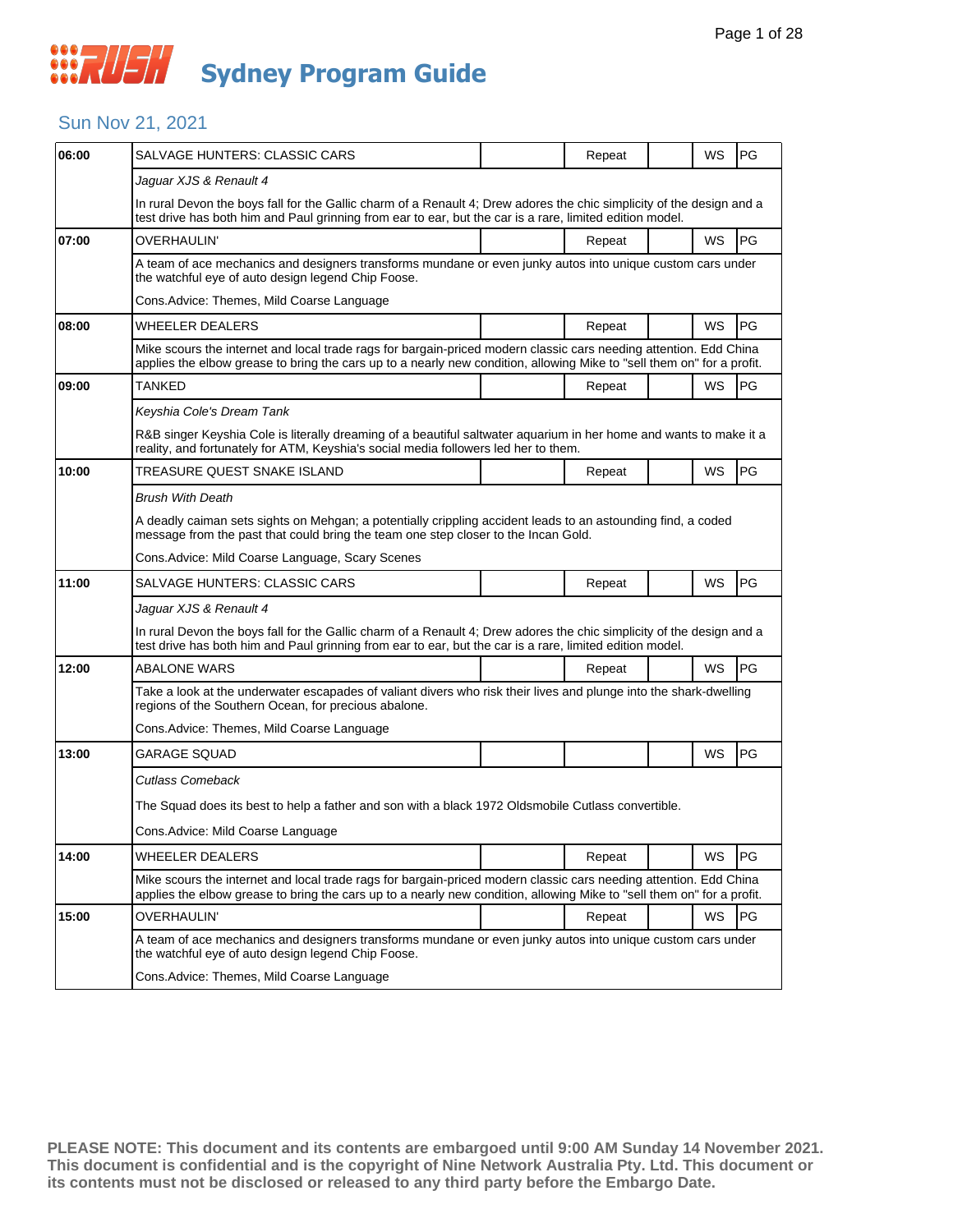#### Sun Nov 21, 2021

| 16:00 | <b>TOP GEAR</b>                                                                                                                                                                                                  | Captioned | Repeat |  | WS. | <b>IPG</b> |  |  |  |
|-------|------------------------------------------------------------------------------------------------------------------------------------------------------------------------------------------------------------------|-----------|--------|--|-----|------------|--|--|--|
|       | Richard reviews the Peugeot 208 GTi, Renaultsport Clio 200, and Ford Fiesta ST. And Jeremy and James travel to<br>New Zealand to conduct a race between an AC45 America's Cup sailing boat and a Toyota Corolla. |           |        |  |     |            |  |  |  |
| 17:30 | <b>TANKED</b>                                                                                                                                                                                                    |           | Repeat |  | ws  | <b>IPG</b> |  |  |  |
|       | Keyshia Cole's Dream Tank                                                                                                                                                                                        |           |        |  |     |            |  |  |  |
|       | R&B singer Keyshia Cole is literally dreaming of a beautiful saltwater aquarium in her home and wants to make it a<br>reality, and fortunately for ATM, Keyshia's social media followers led her to them.        |           |        |  |     |            |  |  |  |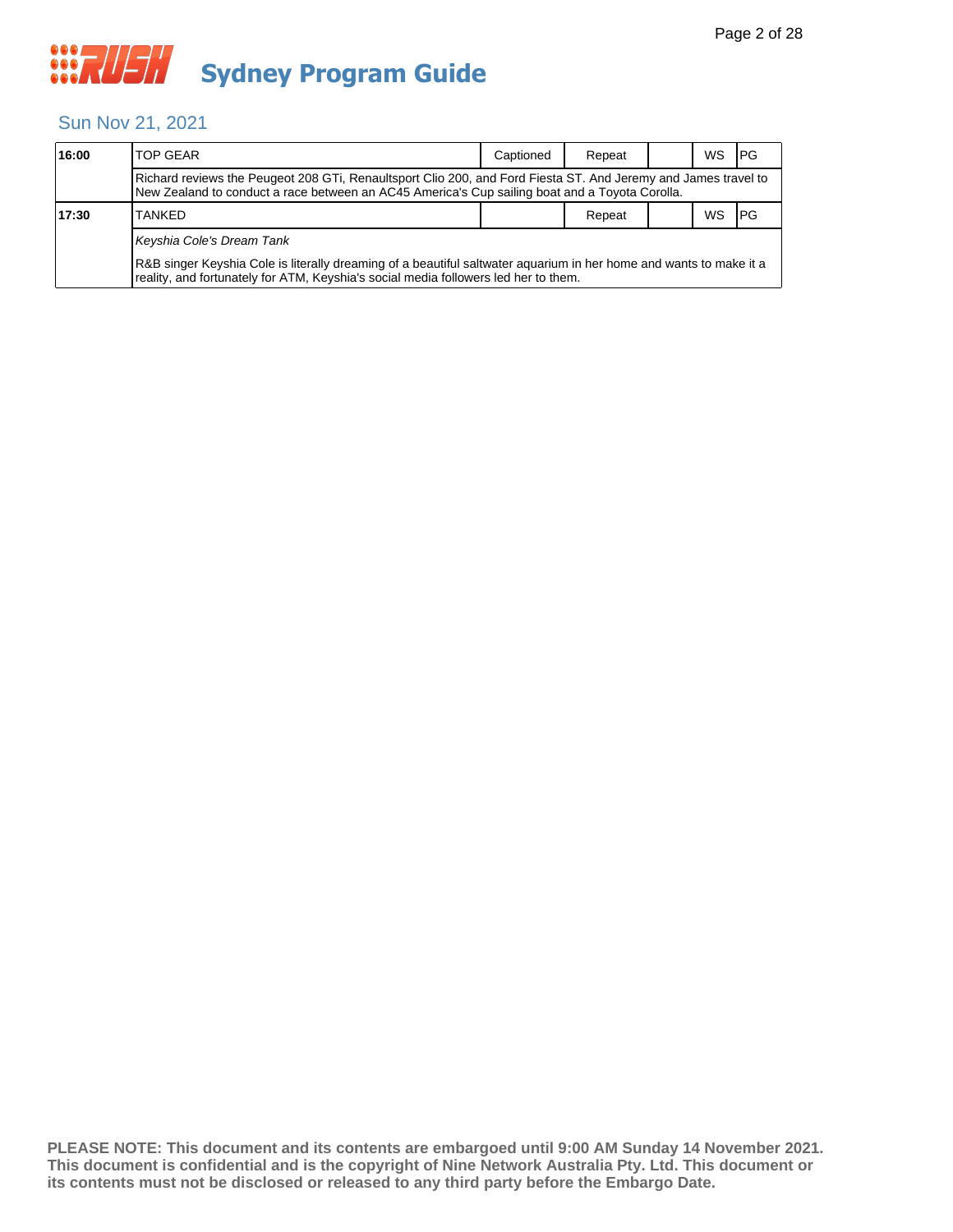#### Sun Nov 21, 2021

| 18:30 | <b>WHEELER DEALERS</b>                                                                                                                                                                                                                                |           | Repeat |  | WS        | PG |  |  |
|-------|-------------------------------------------------------------------------------------------------------------------------------------------------------------------------------------------------------------------------------------------------------|-----------|--------|--|-----------|----|--|--|
|       | Mike scours the internet and local trade rags for bargain-priced modern classic cars needing attention. Edd China<br>applies the elbow grease to bring the cars up to a nearly new condition, allowing Mike to "sell them on" for a profit.           |           |        |  |           |    |  |  |
| 19:30 | WHEELER DEALERS                                                                                                                                                                                                                                       |           |        |  | <b>WS</b> | PG |  |  |
|       | Toyota Celica ST                                                                                                                                                                                                                                      |           |        |  |           |    |  |  |
|       | Mike scours the Internet and local trade rags for bargain-priced modern classic cars needing attention. Edd China<br>applies the elbow grease to bring the cars up to a nearly new condition, allowing Mike to "sell them on" for a profit.           |           |        |  |           |    |  |  |
| 20:30 | <b>IRON RESURRECTION</b>                                                                                                                                                                                                                              |           | Repeat |  | WS        | PG |  |  |
|       | <b>Silver Stallion</b>                                                                                                                                                                                                                                |           |        |  |           |    |  |  |
|       | A client loves her trucks, particularly the 1950 Chevy, but with a list of customisations the size of Texas, this build is<br>going to seriously test Joe's mechanical genius.                                                                        |           |        |  |           |    |  |  |
|       | Cons. Advice: Mild Coarse Language                                                                                                                                                                                                                    |           |        |  |           |    |  |  |
| 21:30 | JUNKYARD EMPIRE                                                                                                                                                                                                                                       |           |        |  | WS        | PG |  |  |
|       | Super Car Sell Off                                                                                                                                                                                                                                    |           |        |  |           |    |  |  |
|       | When Andy Cohen sees an opportunity to make money, he seizes it even if it means selling off one of his most<br>valuable cars. But first, he has to fix it and some jobs aren't as easy as they seem.                                                 |           |        |  |           |    |  |  |
|       | Cons. Advice: Mild Coarse Language                                                                                                                                                                                                                    |           |        |  |           |    |  |  |
| 22:30 | BITCHIN' BOOT CAMP                                                                                                                                                                                                                                    |           | Repeat |  | WS        | M  |  |  |
|       | Speed Isn't Just About Speed                                                                                                                                                                                                                          |           |        |  |           |    |  |  |
|       | Dave wants to see how well the remaining three players can realise an original design on their own. Their challenge<br>is to fabricate a grill from design to execution, with the winners getting a spot in the finale.                               |           |        |  |           |    |  |  |
|       | Cons. Advice: Some Coarse Language                                                                                                                                                                                                                    |           |        |  |           |    |  |  |
| 23:30 | TOP GEAR                                                                                                                                                                                                                                              | Captioned | Repeat |  | WS        | PG |  |  |
|       | Richard reviews the Peugeot 208 GTi, Renaultsport Clio 200, and Ford Fiesta ST. And Jeremy and James travel to<br>New Zealand to conduct a race between an AC45 America's Cup sailing boat and a Toyota Corolla.                                      |           |        |  |           |    |  |  |
|       |                                                                                                                                                                                                                                                       |           |        |  |           |    |  |  |
| 01:00 | <b>STREET OUTLAWS</b>                                                                                                                                                                                                                                 |           | Repeat |  | WS        | M  |  |  |
|       | Rebirth Of The Crow                                                                                                                                                                                                                                   |           |        |  |           |    |  |  |
|       | Chief decides to get a new car while the battle for top list spots gets cutthroat. Doc takes another shot against #1<br>Shawn, Monza faces Reaper, Dave needs to get past Shane and new shark, Jeremy, must face the Farmtruck to<br>get on the list. |           |        |  |           |    |  |  |
|       | Cons. Advice: Adult Themes, Some Coarse Language, Dangerous Behaviour                                                                                                                                                                                 |           |        |  |           |    |  |  |
| 02:00 | SALVAGE HUNTERS: CLASSIC CARS                                                                                                                                                                                                                         |           | Repeat |  | WS        | PG |  |  |
|       | Jaguar XJS & Renault 4                                                                                                                                                                                                                                |           |        |  |           |    |  |  |
|       | In rural Devon the boys fall for the Gallic charm of a Renault 4; Drew adores the chic simplicity of the design and a<br>test drive has both him and Paul grinning from ear to ear, but the car is a rare, limited edition model.                     |           |        |  |           |    |  |  |
| 03:00 | OVERHAULIN'                                                                                                                                                                                                                                           |           | Repeat |  | WS        | PG |  |  |
|       | A team of ace mechanics and designers transforms mundane or even junky autos into unique custom cars under<br>the watchful eye of auto design legend Chip Foose.                                                                                      |           |        |  |           |    |  |  |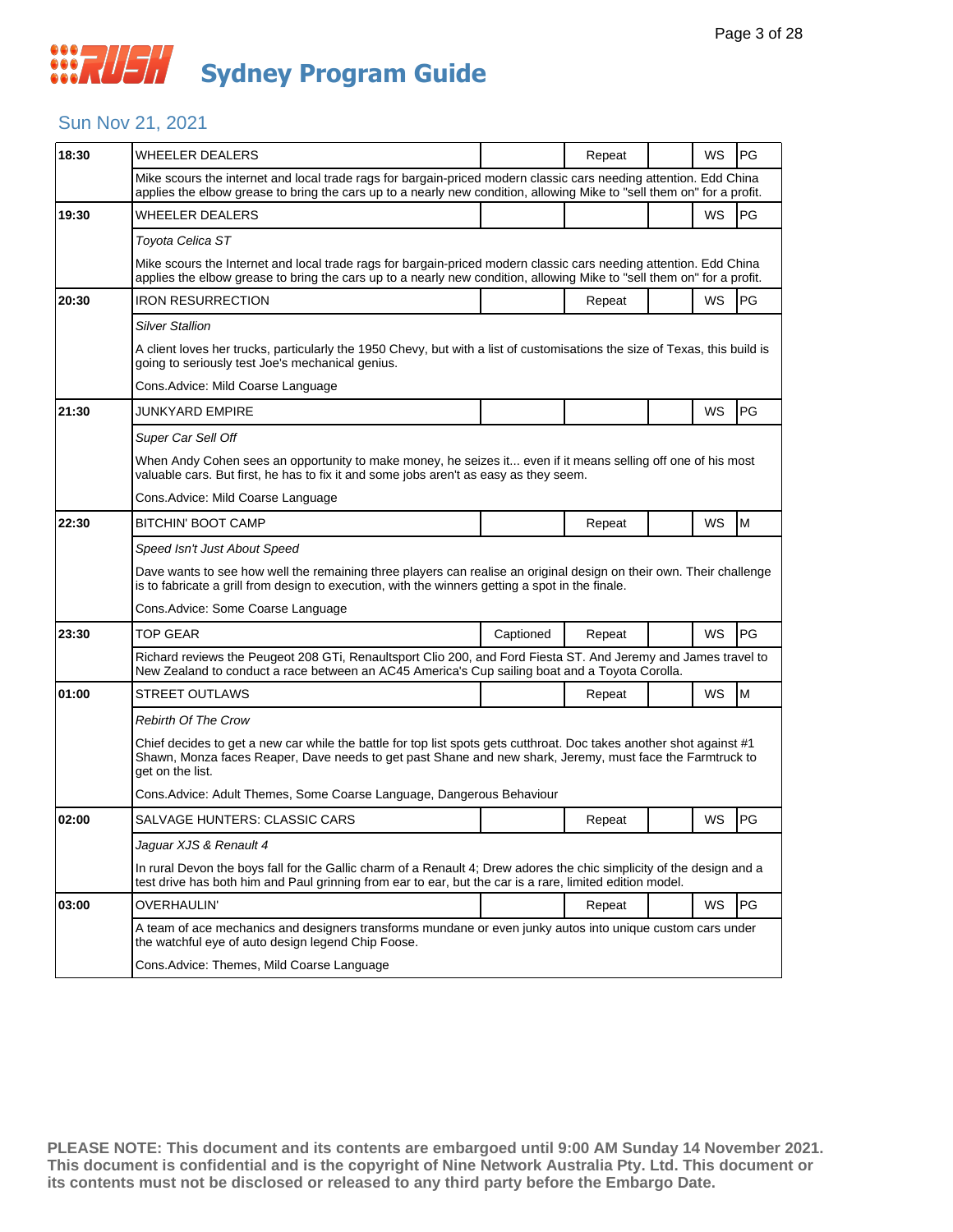

#### Sun Nov 21, 2021

| 04:00 | <b>I</b> WHEELER DEALERS                                                                                                                                                                                                                    |  | Repeat |  | <b>WS</b> | <b>IPG</b> |  |  |  |
|-------|---------------------------------------------------------------------------------------------------------------------------------------------------------------------------------------------------------------------------------------------|--|--------|--|-----------|------------|--|--|--|
|       | Mike scours the internet and local trade rags for bargain-priced modern classic cars needing attention. Edd China<br>applies the elbow grease to bring the cars up to a nearly new condition, allowing Mike to "sell them on" for a profit. |  |        |  |           |            |  |  |  |
| 05:00 | ws<br><b>TANKED</b><br>Repeat                                                                                                                                                                                                               |  |        |  |           |            |  |  |  |
|       | Keyshia Cole's Dream Tank                                                                                                                                                                                                                   |  |        |  |           |            |  |  |  |
|       | R&B singer Keyshia Cole is literally dreaming of a beautiful saltwater aquarium in her home and wants to make it a<br>reality, and fortunately for ATM, Keyshia's social media followers led her to them.                                   |  |        |  |           |            |  |  |  |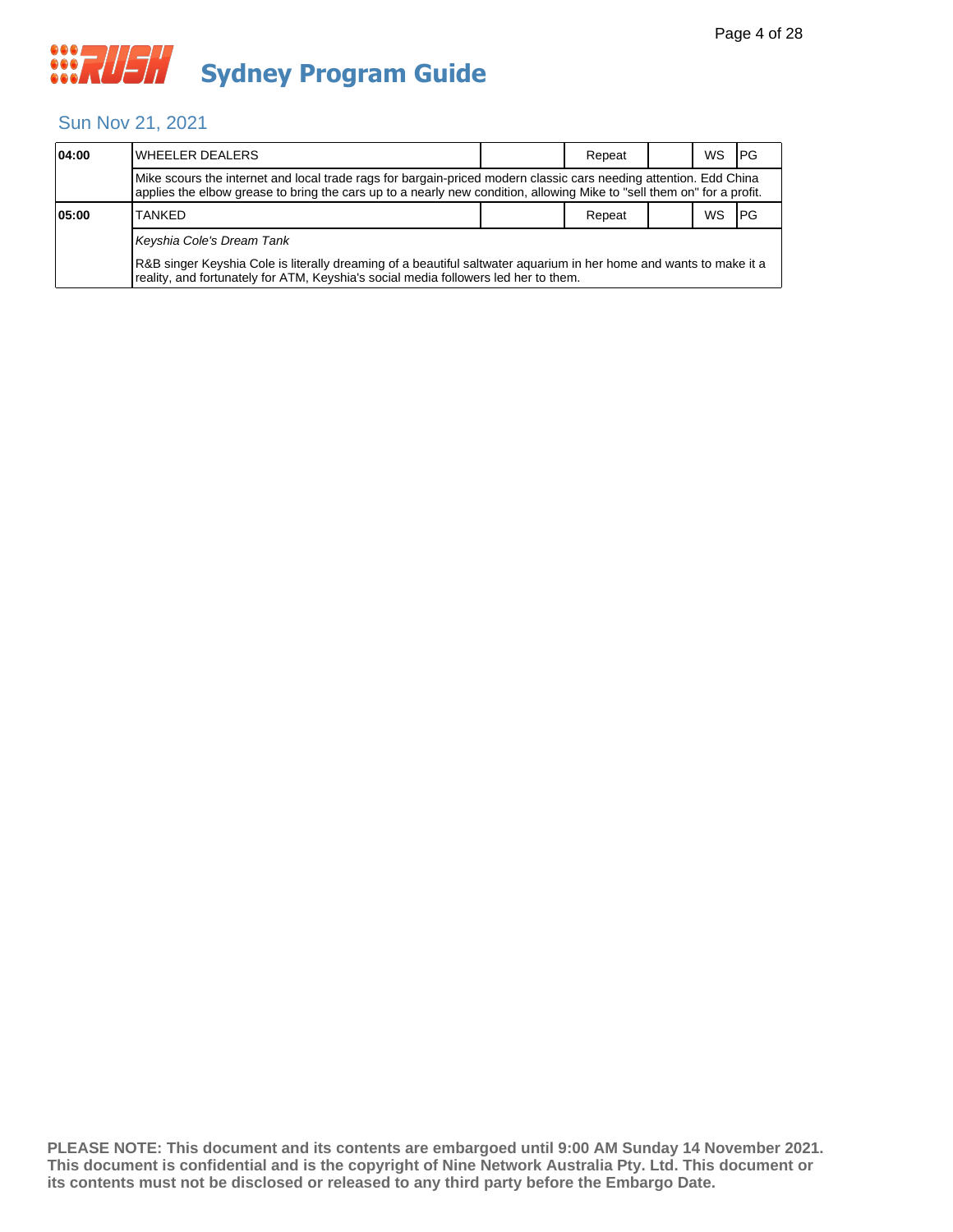### **WAUSH Sydney Program Guide**

#### Mon Nov 22, 2021

| 06:00 | <b>IRON RESURRECTION</b>                                                                                                                                                                                                                    |  | Repeat |  | WS        | <b>PG</b> |  |  |  |
|-------|---------------------------------------------------------------------------------------------------------------------------------------------------------------------------------------------------------------------------------------------|--|--------|--|-----------|-----------|--|--|--|
|       | Silver Stallion                                                                                                                                                                                                                             |  |        |  |           |           |  |  |  |
|       | A client loves her trucks, particularly the 1950 Chevy, but with a list of customisations the size of Texas, this build is<br>going to seriously test Joe's mechanical genius.                                                              |  |        |  |           |           |  |  |  |
|       | Cons. Advice: Mild Coarse Language                                                                                                                                                                                                          |  |        |  |           |           |  |  |  |
| 07:00 | OVERHAULIN'                                                                                                                                                                                                                                 |  | Repeat |  | WS        | PG        |  |  |  |
|       | Tuner Car                                                                                                                                                                                                                                   |  |        |  |           |           |  |  |  |
|       | Dylan loves tuner cars and dreams of having a fast, slick Honda with all the extras. The Overhaulin guys plan a<br>mission to make his wish come true.                                                                                      |  |        |  |           |           |  |  |  |
|       | Cons. Advice: Themes, Mild Coarse Language                                                                                                                                                                                                  |  |        |  |           |           |  |  |  |
| 08:00 | WHEELER DEALERS                                                                                                                                                                                                                             |  | Repeat |  | <b>WS</b> | PG        |  |  |  |
|       | Mike scours the internet and local trade rags for bargain-priced modern classic cars needing attention. Edd China<br>applies the elbow grease to bring the cars up to a nearly new condition, allowing Mike to "sell them on" for a profit. |  |        |  |           |           |  |  |  |
| 09:00 | TANKED                                                                                                                                                                                                                                      |  | Repeat |  | WS        | <b>PG</b> |  |  |  |
|       | Brett's Donut Mania Tank                                                                                                                                                                                                                    |  |        |  |           |           |  |  |  |
|       | Donut Mania is Brett's newest business venture and they are about to have their grand opening. Wayde and the<br>whole team want to congratulate him with a surprise fish tank.                                                              |  |        |  |           |           |  |  |  |
| 10:00 | EXPEDITION UNKNOWN                                                                                                                                                                                                                          |  | Repeat |  | WS        | PG        |  |  |  |
|       | Treasure of the Copper Scroll                                                                                                                                                                                                               |  |        |  |           |           |  |  |  |
|       | Josh Gates investigates a unique Dead Sea Scroll etched with riddles that could lead to an ancient treasure.<br>Following new leads, Josh treks into the punishing Jordanian desert in search of the potential fortune.                     |  |        |  |           |           |  |  |  |
| 11:00 | SALVAGE HUNTERS: CLASSIC CARS                                                                                                                                                                                                               |  | Repeat |  | <b>WS</b> | PG        |  |  |  |
|       | Salvage Hunters' Drew Pritchard and Turbo Pickers' Paul Cowland embark on an epic motoring mission as the pair<br>scour the UK, buying, restoring and selling classic cars.                                                                 |  |        |  |           |           |  |  |  |
| 12:00 | WHEELER DEALERS                                                                                                                                                                                                                             |  | Repeat |  | WS        | PG        |  |  |  |
|       | Toyota Celica ST                                                                                                                                                                                                                            |  |        |  |           |           |  |  |  |
|       | Mike scours the Internet and local trade rags for bargain-priced modern classic cars needing attention. Edd China<br>applies the elbow grease to bring the cars up to a nearly new condition, allowing Mike to "sell them on" for a profit. |  |        |  |           |           |  |  |  |
| 13:00 | JUNKYARD EMPIRE                                                                                                                                                                                                                             |  | Repeat |  | WS        | <b>PG</b> |  |  |  |
|       | Super Car Sell Off                                                                                                                                                                                                                          |  |        |  |           |           |  |  |  |
|       | When Andy Cohen sees an opportunity to make money, he seizes it even if it means selling off one of his most<br>valuable cars. But first, he has to fix it and some jobs aren't as easy as they seem.                                       |  |        |  |           |           |  |  |  |
|       | Cons.Advice: Mild Coarse Language                                                                                                                                                                                                           |  |        |  |           |           |  |  |  |
| 14:00 | WHEELER DEALERS                                                                                                                                                                                                                             |  | Repeat |  | WS        | PG        |  |  |  |
|       | Mike scours the internet and local trade rags for bargain-priced modern classic cars needing attention. Edd China<br>applies the elbow grease to bring the cars up to a nearly new condition, allowing Mike to "sell them on" for a profit. |  |        |  |           |           |  |  |  |
| 15:00 | OVERHAULIN'                                                                                                                                                                                                                                 |  | Repeat |  | WS        | PG        |  |  |  |
|       | Tuner Car                                                                                                                                                                                                                                   |  |        |  |           |           |  |  |  |
|       | Dylan loves tuner cars and dreams of having a fast, slick Honda with all the extras. The Overhaulin guys plan a<br>mission to make his wish come true.                                                                                      |  |        |  |           |           |  |  |  |
|       | Cons. Advice: Themes, Mild Coarse Language                                                                                                                                                                                                  |  |        |  |           |           |  |  |  |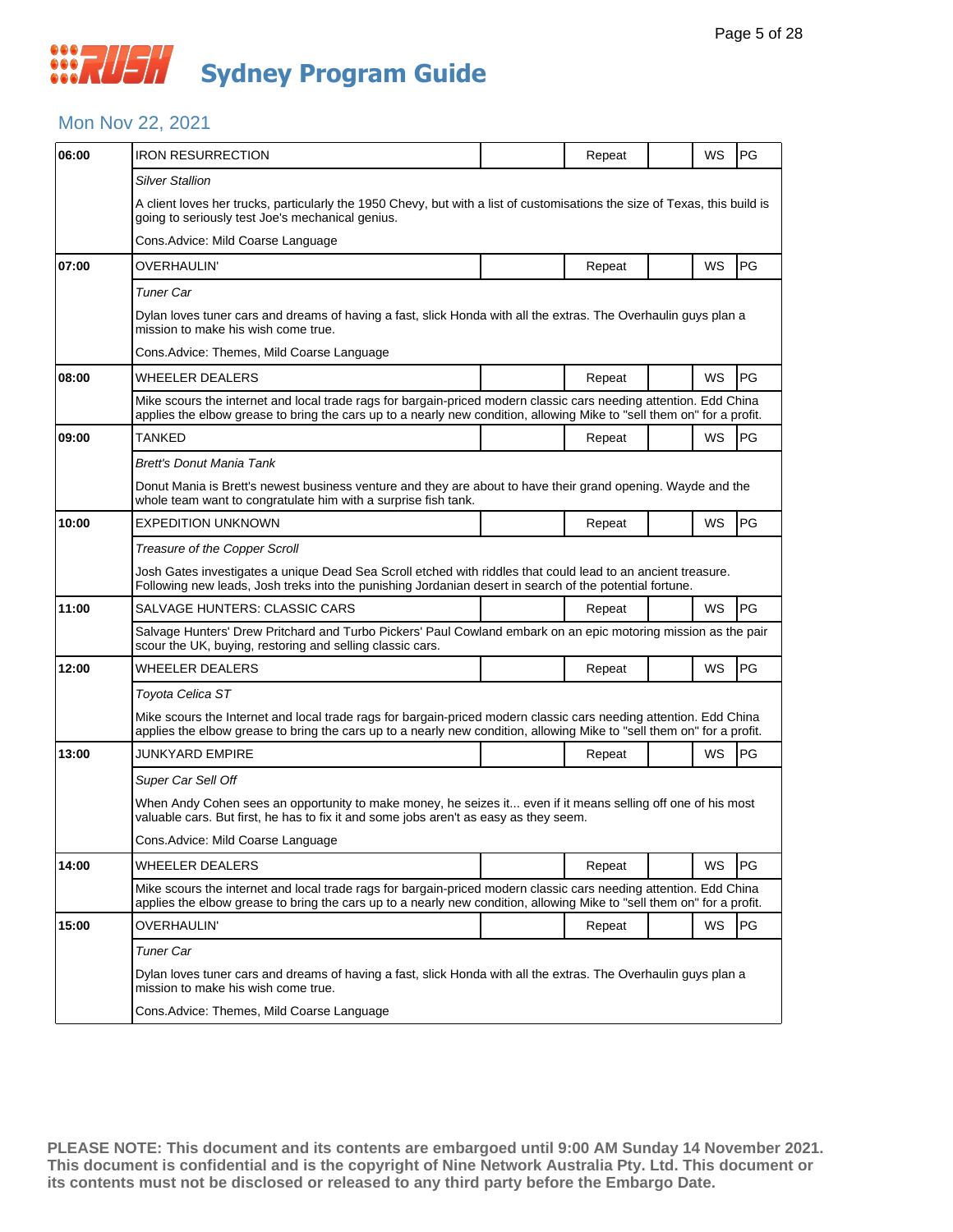#### Mon Nov 22, 2021

| 16:00 | <b>GARAGE SQUAD</b>                                                                                                                                                            |  | Repeat |  | <b>WS</b> | <b>PG</b> |  |  |  |
|-------|--------------------------------------------------------------------------------------------------------------------------------------------------------------------------------|--|--------|--|-----------|-----------|--|--|--|
|       | 56 Ford Truck                                                                                                                                                                  |  |        |  |           |           |  |  |  |
|       | After years sitting in storage in a corn crib a 1956 Ford Truck gets some TLC. Does the old girl have enough life left,<br>to get her back out on the road?                    |  |        |  |           |           |  |  |  |
|       | Cons. Advice: Mild Coarse Language                                                                                                                                             |  |        |  |           |           |  |  |  |
| 16:30 | SALVAGE HUNTERS: CLASSIC CARS                                                                                                                                                  |  | Repeat |  | <b>WS</b> | PG        |  |  |  |
|       | Salvage Hunters' Drew Pritchard and Turbo Pickers' Paul Cowland embark on an epic motoring mission as the pair<br>scour the UK, buying, restoring and selling classic cars.    |  |        |  |           |           |  |  |  |
| 17:30 | <b>TANKED</b>                                                                                                                                                                  |  | Repeat |  | WS        | PG        |  |  |  |
|       | <b>Brett's Donut Mania Tank</b>                                                                                                                                                |  |        |  |           |           |  |  |  |
|       | Donut Mania is Brett's newest business venture and they are about to have their grand opening. Wayde and the<br>whole team want to congratulate him with a surprise fish tank. |  |        |  |           |           |  |  |  |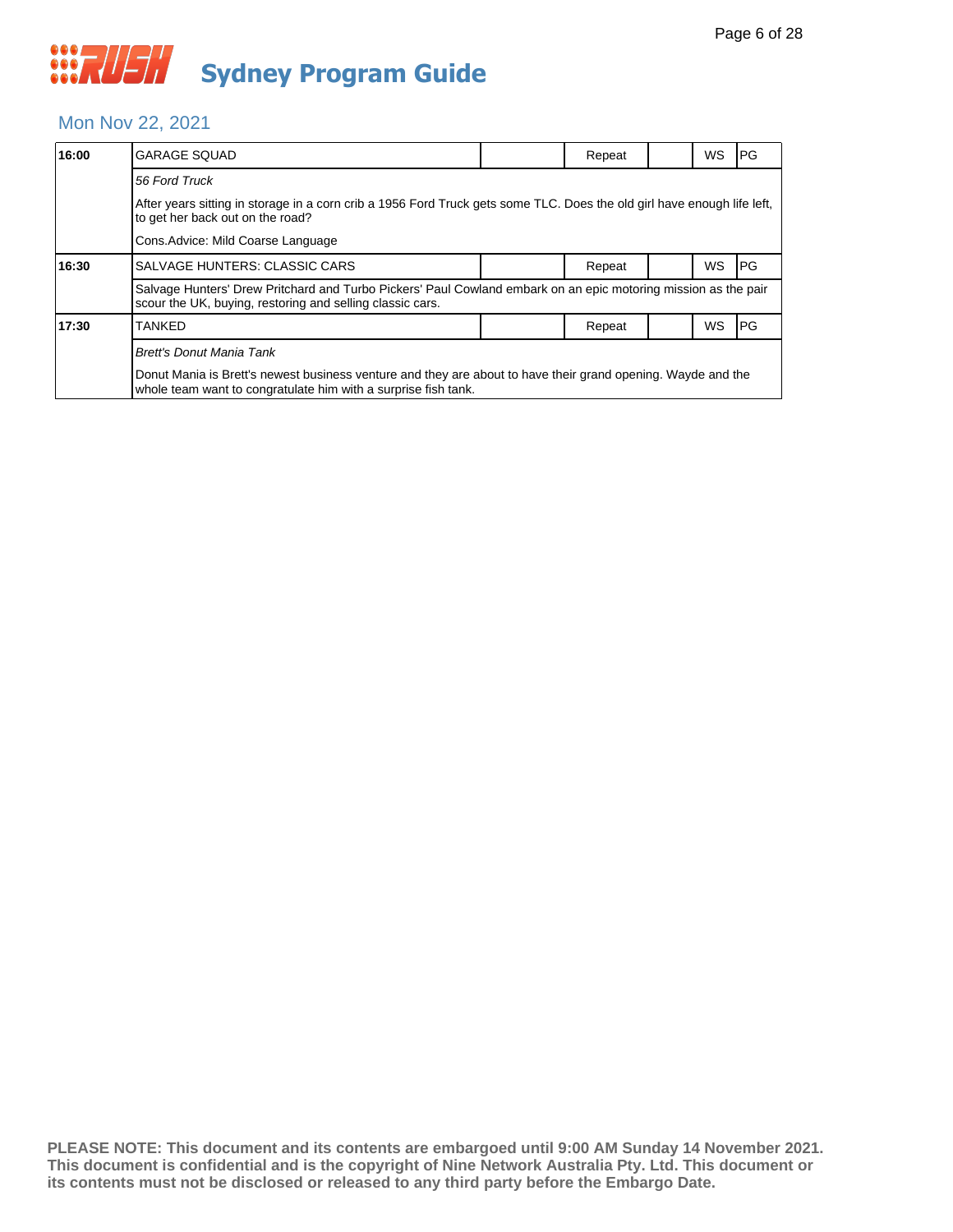#### Mon Nov 22, 2021

| 18:30 | WHEELER DEALERS                                                                                                                                                                                                                                           |  | Repeat |  | WS | PG        |  |  |  |
|-------|-----------------------------------------------------------------------------------------------------------------------------------------------------------------------------------------------------------------------------------------------------------|--|--------|--|----|-----------|--|--|--|
|       | Mike scours the internet and local trade rags for bargain-priced modern classic cars needing attention. Edd China<br>applies the elbow grease to bring the cars up to a nearly new condition, allowing Mike to "sell them on" for a profit.               |  |        |  |    |           |  |  |  |
| 19:30 | <b>ICE COLD GOLD</b>                                                                                                                                                                                                                                      |  |        |  | WS | M         |  |  |  |
|       | <b>Frozen with Fear</b>                                                                                                                                                                                                                                   |  |        |  |    |           |  |  |  |
|       | Time is running short in Saqqaq and Eric pushes the team to explore every corner of the mountains surrounding<br>their basecamp for gold treasure. After Jesse and Gator refuse, Americo, follows Eric up a deadly 1200 ft slope to<br>sample for gold.   |  |        |  |    |           |  |  |  |
|       | Cons. Advice: Some Coarse Language                                                                                                                                                                                                                        |  |        |  |    |           |  |  |  |
| 20:30 | GOLD RUSH: DAVE TURIN'S LOST MINE                                                                                                                                                                                                                         |  |        |  | WS | M         |  |  |  |
|       | All In                                                                                                                                                                                                                                                    |  |        |  |    |           |  |  |  |
|       | In the season finale, it's a race against mother nature at the Blue Room Cut to capitalise on a short weather window<br>before winter closes Team Turin out of Montana. Overcoming early mechanical setbacks, the team perseveres to a<br>surprising end. |  |        |  |    |           |  |  |  |
|       | Cons.Advice: Some Coarse Language                                                                                                                                                                                                                         |  |        |  |    |           |  |  |  |
| 21:30 | <b>BERING SEA GOLD</b>                                                                                                                                                                                                                                    |  | Repeat |  | WS | ${\sf M}$ |  |  |  |
|       | Hail Mary                                                                                                                                                                                                                                                 |  |        |  |    |           |  |  |  |
|       | Desperate to find new gold, Shawn pushes himself and his equipment to the limit; at Sledge Island, the deeper<br>water triggers dangerous side effects for Zeke; the Kelly's go upriver for a shot at redemption.                                         |  |        |  |    |           |  |  |  |
|       | Cons. Advice: Some Coarse Language, Some Violence                                                                                                                                                                                                         |  |        |  |    |           |  |  |  |
| 22:30 | ALASKAN BUSH PEOPLE                                                                                                                                                                                                                                       |  | Repeat |  | WS | M         |  |  |  |
|       | Winter is Here                                                                                                                                                                                                                                            |  |        |  |    |           |  |  |  |
|       | As the first snow falls, the Brown family makes a risky attempt to move their temporary shelters closer to the barn in<br>hopes of bringing father Billy back home.                                                                                       |  |        |  |    |           |  |  |  |
|       | Cons.Advice: Mature Themes, Hunting Violence                                                                                                                                                                                                              |  |        |  |    |           |  |  |  |
| 23:30 | <b>ICE COLD GOLD</b>                                                                                                                                                                                                                                      |  | Repeat |  | WS | M         |  |  |  |
|       | Frozen with Fear                                                                                                                                                                                                                                          |  |        |  |    |           |  |  |  |
|       | Time is running short in Saqqaq and Eric pushes the team to explore every corner of the mountains surrounding<br>their basecamp for gold treasure. After Jesse and Gator refuse, Americo, follows Eric up a deadly 1200 ft slope to<br>sample for gold.   |  |        |  |    |           |  |  |  |
|       | Cons. Advice: Some Coarse Language                                                                                                                                                                                                                        |  |        |  |    |           |  |  |  |
| 00:30 | GOLD RUSH: DAVE TURIN'S LOST MINE                                                                                                                                                                                                                         |  | Repeat |  | WS | M         |  |  |  |
|       | All In                                                                                                                                                                                                                                                    |  |        |  |    |           |  |  |  |
|       | In the season finale, it's a race against mother nature at the Blue Room Cut to capitalise on a short weather window<br>before winter closes Team Turin out of Montana. Overcoming early mechanical setbacks, the team perseveres to a<br>surprising end. |  |        |  |    |           |  |  |  |
|       | Cons. Advice: Some Coarse Language                                                                                                                                                                                                                        |  |        |  |    |           |  |  |  |
| 01:30 | BERING SEA GOLD                                                                                                                                                                                                                                           |  | Repeat |  | WS | M         |  |  |  |
|       | Hail Mary                                                                                                                                                                                                                                                 |  |        |  |    |           |  |  |  |
|       | Desperate to find new gold, Shawn pushes himself and his equipment to the limit; at Sledge Island, the deeper<br>water triggers dangerous side effects for Zeke; the Kelly's go upriver for a shot at redemption.                                         |  |        |  |    |           |  |  |  |
|       | Cons. Advice: Some Coarse Language, Some Violence                                                                                                                                                                                                         |  |        |  |    |           |  |  |  |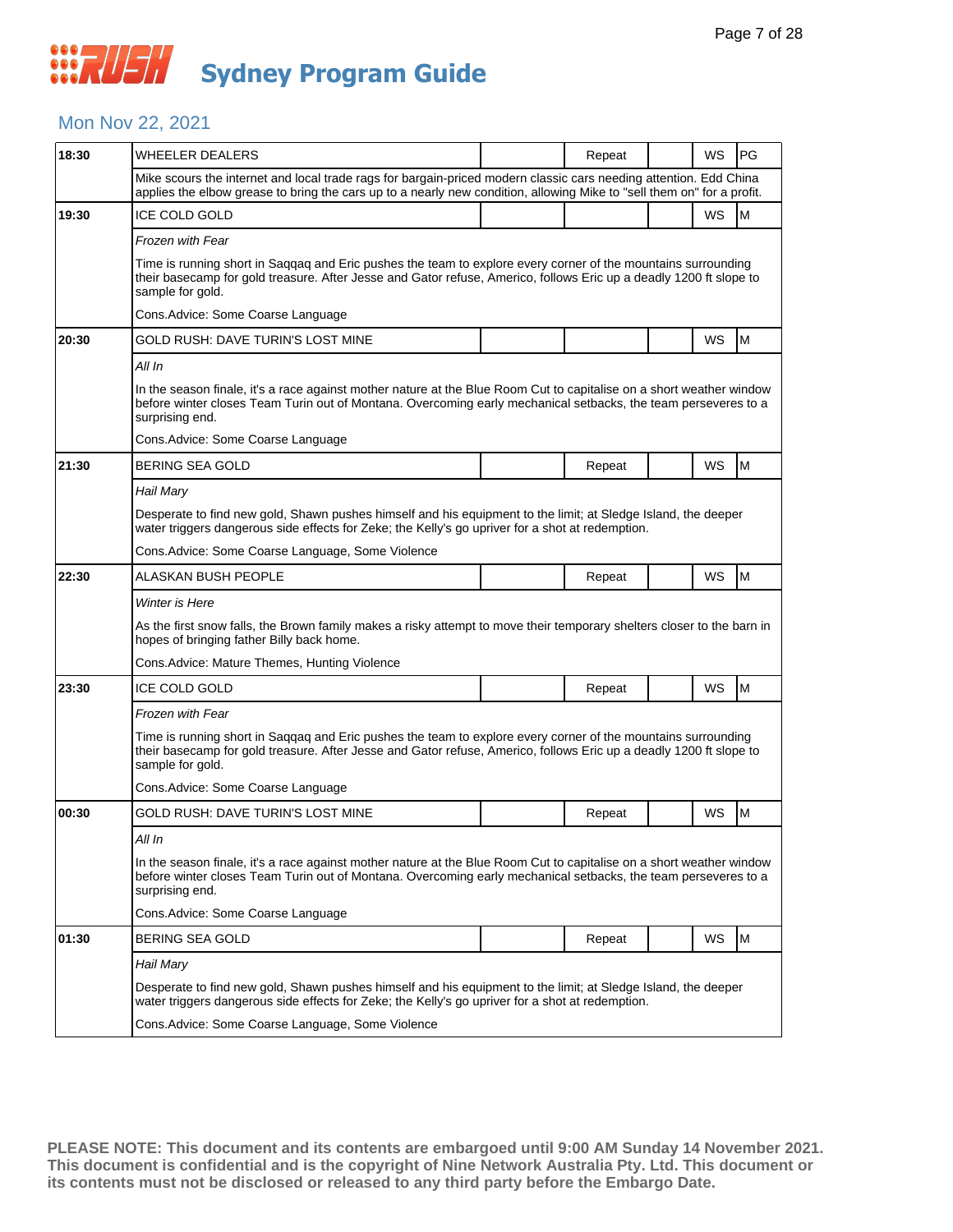#### Mon Nov 22, 2021

| 02:30 | SALVAGE HUNTERS: CLASSIC CARS                                                                                                                                                                                                                             |  | Repeat |  | <b>WS</b> | <b>PG</b>  |  |  |
|-------|-----------------------------------------------------------------------------------------------------------------------------------------------------------------------------------------------------------------------------------------------------------|--|--------|--|-----------|------------|--|--|
|       | Salvage Hunters' Drew Pritchard and Turbo Pickers' Paul Cowland embark on an epic motoring mission as the pair<br>scour the UK, buying, restoring and selling classic cars.                                                                               |  |        |  |           |            |  |  |
| 03:30 | TANKED                                                                                                                                                                                                                                                    |  | Repeat |  | <b>WS</b> | <b>IPG</b> |  |  |
|       | Brett's Donut Mania Tank                                                                                                                                                                                                                                  |  |        |  |           |            |  |  |
|       | Donut Mania is Brett's newest business venture and they are about to have their grand opening. Wayde and the<br>whole team want to congratulate him with a surprise fish tank.                                                                            |  |        |  |           |            |  |  |
| 04:30 | <b>GARAGE SQUAD</b>                                                                                                                                                                                                                                       |  | Repeat |  | WS        | PG         |  |  |
|       | 56 Ford Truck                                                                                                                                                                                                                                             |  |        |  |           |            |  |  |
|       | After years sitting in storage in a corn crib a 1956 Ford Truck gets some TLC. Does the old girl have enough life left,<br>to get her back out on the road?                                                                                               |  |        |  |           |            |  |  |
|       | Cons. Advice: Mild Coarse Language                                                                                                                                                                                                                        |  |        |  |           |            |  |  |
| 05:00 | GOLD RUSH: DAVE TURIN'S LOST MINE                                                                                                                                                                                                                         |  | Repeat |  | <b>WS</b> | IМ         |  |  |
|       | All In                                                                                                                                                                                                                                                    |  |        |  |           |            |  |  |
|       | In the season finale, it's a race against mother nature at the Blue Room Cut to capitalise on a short weather window<br>before winter closes Team Turin out of Montana. Overcoming early mechanical setbacks, the team perseveres to a<br>surprising end. |  |        |  |           |            |  |  |
|       | Cons. Advice: Some Coarse Language                                                                                                                                                                                                                        |  |        |  |           |            |  |  |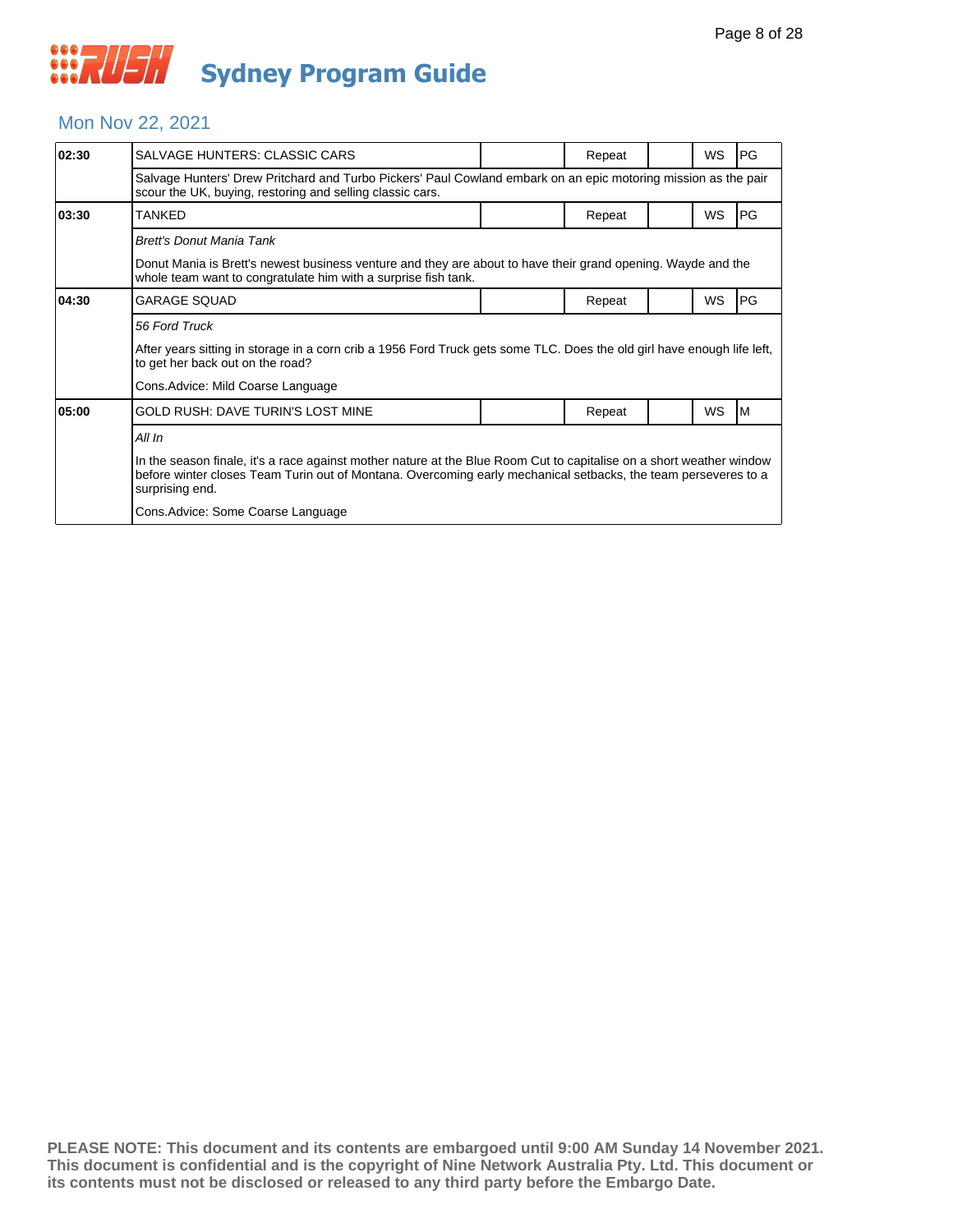#### Tue Nov 23, 2021

| 06:00 | SALVAGE HUNTERS: CLASSIC CARS                                                                                                                                                                                                                           |                                                                                                                                                                                                                                             | Repeat |  | WS | PG |  |  |  |
|-------|---------------------------------------------------------------------------------------------------------------------------------------------------------------------------------------------------------------------------------------------------------|---------------------------------------------------------------------------------------------------------------------------------------------------------------------------------------------------------------------------------------------|--------|--|----|----|--|--|--|
|       | Salvage Hunters' Drew Pritchard and Turbo Pickers' Paul Cowland embark on an epic motoring mission as the pair<br>scour the UK, buying, restoring and selling classic cars.                                                                             |                                                                                                                                                                                                                                             |        |  |    |    |  |  |  |
| 07:00 | <b>OVERHAULIN'</b>                                                                                                                                                                                                                                      |                                                                                                                                                                                                                                             | Repeat |  | WS | PG |  |  |  |
|       | The Mad Kidney Donor                                                                                                                                                                                                                                    |                                                                                                                                                                                                                                             |        |  |    |    |  |  |  |
|       | After his friend Jason gave him a kidney, William was desperate to pay him back so he called in the Overhaulin'<br>guys to give Jason's truck a makeover.                                                                                               |                                                                                                                                                                                                                                             |        |  |    |    |  |  |  |
|       | Cons.Advice: Themes, Mild Coarse Language                                                                                                                                                                                                               |                                                                                                                                                                                                                                             |        |  |    |    |  |  |  |
| 08:00 | <b>WHEELER DEALERS</b>                                                                                                                                                                                                                                  |                                                                                                                                                                                                                                             | Repeat |  | WS | PG |  |  |  |
|       | Mike scours the internet and local trade rags for bargain-priced modern classic cars needing attention. Edd China<br>applies the elbow grease to bring the cars up to a nearly new condition, allowing Mike to "sell them on" for a profit.             |                                                                                                                                                                                                                                             |        |  |    |    |  |  |  |
| 09:00 | TANKED                                                                                                                                                                                                                                                  |                                                                                                                                                                                                                                             | Repeat |  | WS | PG |  |  |  |
|       | Triple Tank Throwdown!                                                                                                                                                                                                                                  |                                                                                                                                                                                                                                             |        |  |    |    |  |  |  |
|       | Columbus, Ohio businessman Brad Jennings is building a new office and wants to top it off with three aquariums.<br>But that's not all, he wants one of them to be 10-feet tall with a working fireplace.                                                |                                                                                                                                                                                                                                             |        |  |    |    |  |  |  |
| 10:00 | <b>ABALONE WARS</b>                                                                                                                                                                                                                                     |                                                                                                                                                                                                                                             | Repeat |  | WS | PG |  |  |  |
|       | Take a look at the underwater escapades of valiant divers who risk their lives and plunge into the shark-dwelling<br>regions of the Southern Ocean, for precious abalone.                                                                               |                                                                                                                                                                                                                                             |        |  |    |    |  |  |  |
|       | Cons. Advice: Themes, Mild Coarse Language                                                                                                                                                                                                              |                                                                                                                                                                                                                                             |        |  |    |    |  |  |  |
| 11:00 | <b>SALVAGE HUNTERS: CLASSIC CARS</b>                                                                                                                                                                                                                    |                                                                                                                                                                                                                                             | Repeat |  | WS | PG |  |  |  |
|       | Salvage Hunters' Drew Pritchard and Turbo Pickers' Paul Cowland embark on an epic motoring mission as the pair<br>scour the UK, buying, restoring and selling classic cars.                                                                             |                                                                                                                                                                                                                                             |        |  |    |    |  |  |  |
| 12:00 | <b>ICE COLD GOLD</b>                                                                                                                                                                                                                                    |                                                                                                                                                                                                                                             | Repeat |  | WS | M  |  |  |  |
|       | Frozen with Fear                                                                                                                                                                                                                                        |                                                                                                                                                                                                                                             |        |  |    |    |  |  |  |
|       | Time is running short in Saggag and Eric pushes the team to explore every corner of the mountains surrounding<br>their basecamp for gold treasure. After Jesse and Gator refuse, Americo, follows Eric up a deadly 1200 ft slope to<br>sample for gold. |                                                                                                                                                                                                                                             |        |  |    |    |  |  |  |
|       | Cons. Advice: Some Coarse Language                                                                                                                                                                                                                      |                                                                                                                                                                                                                                             |        |  |    |    |  |  |  |
| 13:00 | ALASKAN BUSH PEOPLE                                                                                                                                                                                                                                     |                                                                                                                                                                                                                                             | Repeat |  | WS | M  |  |  |  |
|       | Winter is Here                                                                                                                                                                                                                                          |                                                                                                                                                                                                                                             |        |  |    |    |  |  |  |
|       | As the first snow falls, the Brown family makes a risky attempt to move their temporary shelters closer to the barn in<br>hopes of bringing father Billy back home.                                                                                     |                                                                                                                                                                                                                                             |        |  |    |    |  |  |  |
|       | Cons. Advice: Mature Themes, Hunting Violence                                                                                                                                                                                                           |                                                                                                                                                                                                                                             |        |  |    |    |  |  |  |
| 14:00 | WHEELER DEALERS                                                                                                                                                                                                                                         |                                                                                                                                                                                                                                             | Repeat |  | WS | PG |  |  |  |
|       |                                                                                                                                                                                                                                                         | Mike scours the internet and local trade rags for bargain-priced modern classic cars needing attention. Edd China<br>applies the elbow grease to bring the cars up to a nearly new condition, allowing Mike to "sell them on" for a profit. |        |  |    |    |  |  |  |
| 15:00 | <b>OVERHAULIN'</b>                                                                                                                                                                                                                                      |                                                                                                                                                                                                                                             | Repeat |  | WS | PG |  |  |  |
|       | The Mad Kidney Donor                                                                                                                                                                                                                                    |                                                                                                                                                                                                                                             |        |  |    |    |  |  |  |
|       | After his friend Jason gave him a kidney, William was desperate to pay him back so he called in the Overhaulin'<br>quys to give Jason's truck a makeover.                                                                                               |                                                                                                                                                                                                                                             |        |  |    |    |  |  |  |
|       | Cons.Advice: Themes, Mild Coarse Language                                                                                                                                                                                                               |                                                                                                                                                                                                                                             |        |  |    |    |  |  |  |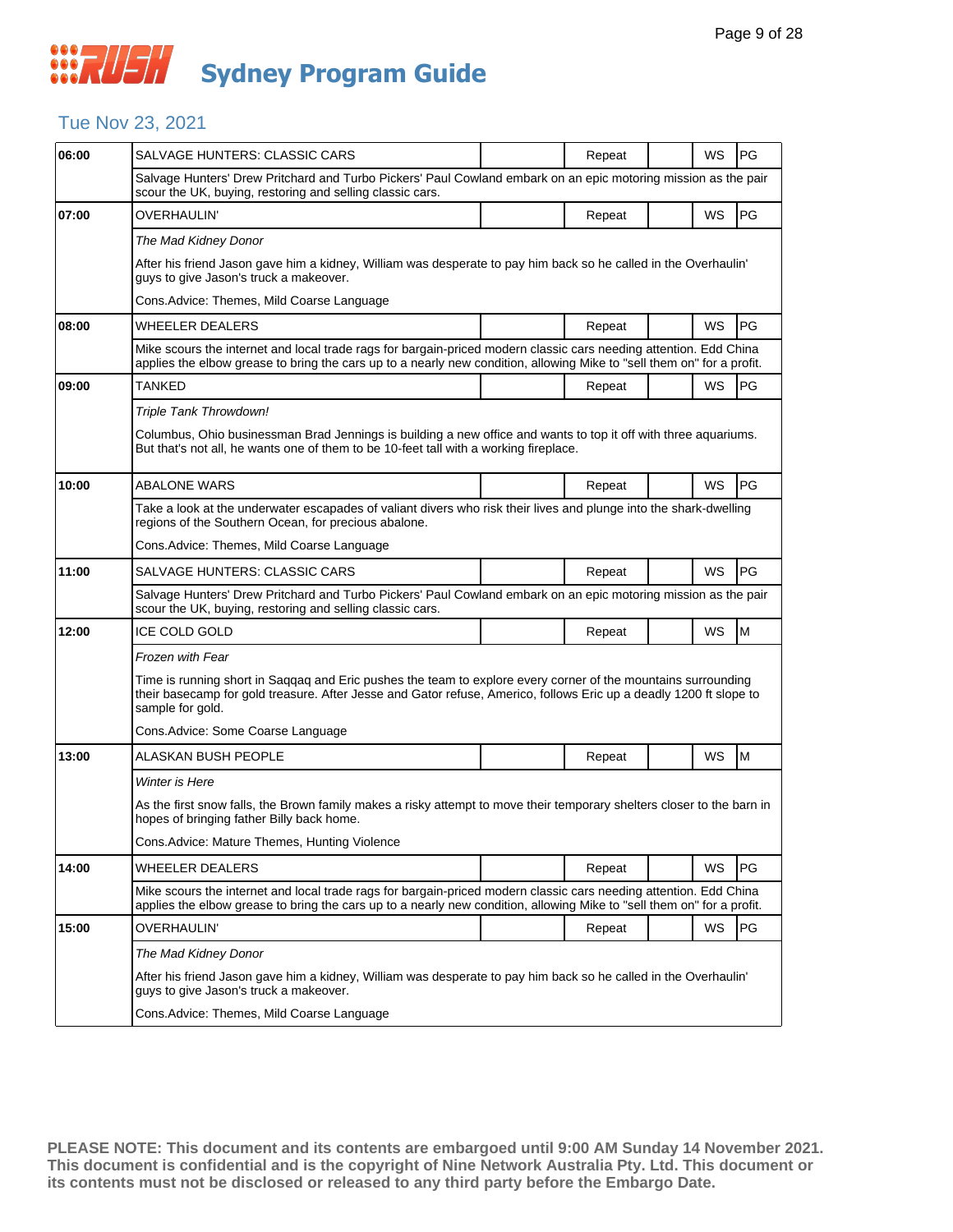### WAUSH **Sydney Program Guide**

#### Tue Nov 23, 2021

| 16:00 | <b>GARAGE SQUAD</b>                                                                                                                                                                                                                |  | Repeat |  | WS | <b>PG</b> |  |  |  |
|-------|------------------------------------------------------------------------------------------------------------------------------------------------------------------------------------------------------------------------------------|--|--------|--|----|-----------|--|--|--|
|       | 93 Typhoon                                                                                                                                                                                                                         |  |        |  |    |           |  |  |  |
|       | A battered 1993 GMC Typhoon is rescued after crooked mechanics left it damaged. This time the pieces are put<br>back together to give it a much needed boost.                                                                      |  |        |  |    |           |  |  |  |
|       | Cons. Advice: Mild Coarse Language                                                                                                                                                                                                 |  |        |  |    |           |  |  |  |
| 16:30 | <b>SALVAGE HUNTERS: CLASSIC CARS</b>                                                                                                                                                                                               |  | Repeat |  | WS | PG        |  |  |  |
|       | Salvage Hunters' Drew Pritchard and Turbo Pickers' Paul Cowland embark on an epic motoring mission as the pair<br>scour the UK, buying, restoring and selling classic cars.                                                        |  |        |  |    |           |  |  |  |
| 17:30 | <b>TANKED</b>                                                                                                                                                                                                                      |  | Repeat |  | WS | PG        |  |  |  |
|       | Triple Tank Throwdown!<br>Columbus, Ohio businessman Brad Jennings is building a new office and wants to top it off with three aquariums.<br>But that's not all, he wants one of them to be 10-feet tall with a working fireplace. |  |        |  |    |           |  |  |  |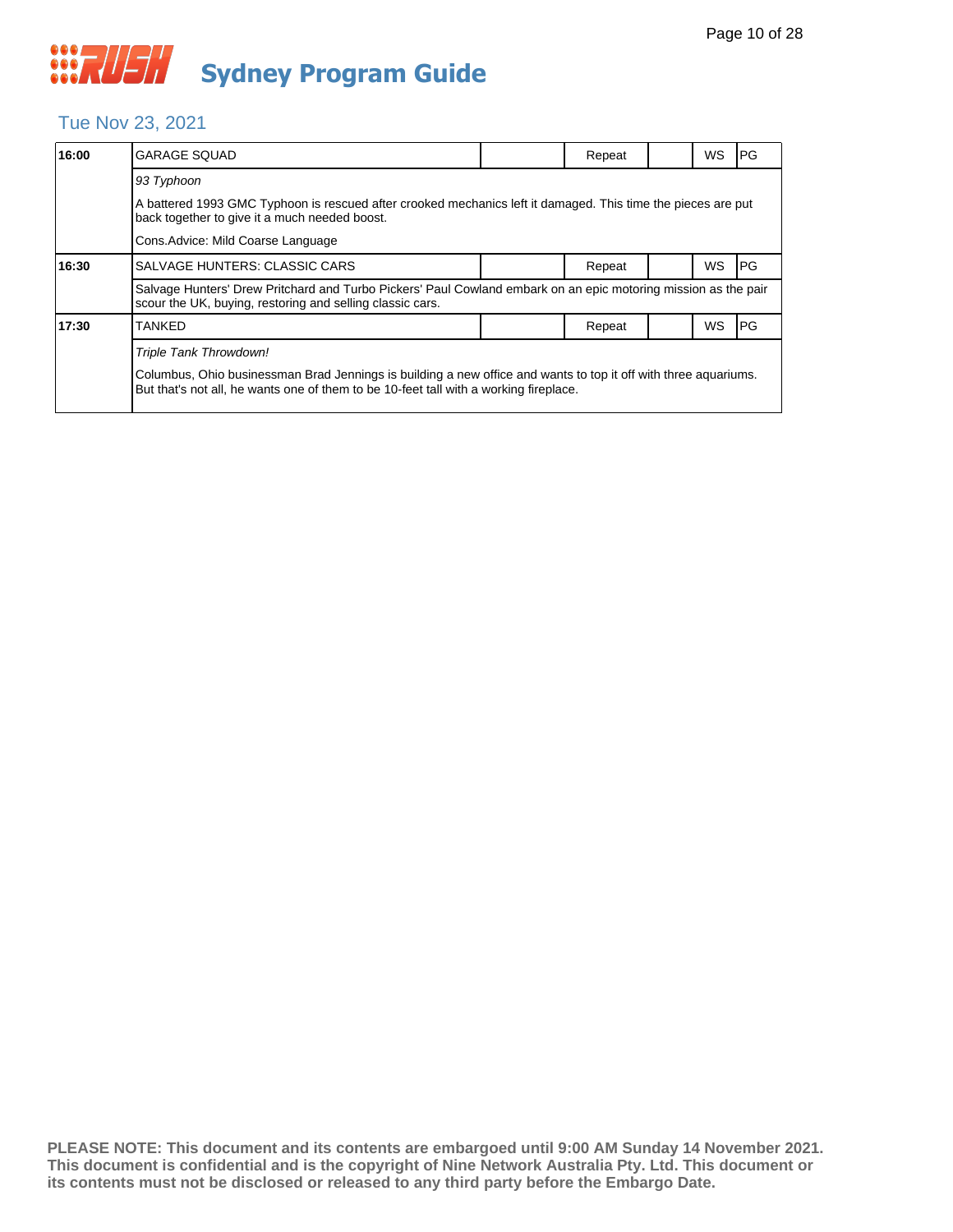## **WAUSH Sydney Program Guide**

#### Tue Nov 23, 2021

| 18:30 | WHEELER DEALERS                                                                                                                                                                                                                                                     |  | Repeat |  | WS        | <b>PG</b> |  |  |  |
|-------|---------------------------------------------------------------------------------------------------------------------------------------------------------------------------------------------------------------------------------------------------------------------|--|--------|--|-----------|-----------|--|--|--|
|       | Mike scours the internet and local trade rags for bargain-priced modern classic cars needing attention. Edd China<br>applies the elbow grease to bring the cars up to a nearly new condition, allowing Mike to "sell them on" for a profit.                         |  |        |  |           |           |  |  |  |
| 19:30 | <b>GUARDIANS OF THE GLADES</b>                                                                                                                                                                                                                                      |  |        |  | WS        | PG        |  |  |  |
|       | Dusty Vs. the Monster                                                                                                                                                                                                                                               |  |        |  |           |           |  |  |  |
|       | When a potentially record-breaking python escapes Dusty's grasp, his obsession to catch it brings him face to face<br>with the massive reptile in the most dangerous solo mission of his career.                                                                    |  |        |  |           |           |  |  |  |
|       | Cons. Advice: Scary Scenes, Some Coarse Language                                                                                                                                                                                                                    |  |        |  |           |           |  |  |  |
| 20:30 | MAROONED WITH ED STAFFORD                                                                                                                                                                                                                                           |  |        |  | WS        | M         |  |  |  |
|       | Gobi                                                                                                                                                                                                                                                                |  |        |  |           |           |  |  |  |
|       | Ed tackles an epic mountain climb in Mongolia's Gobi Desert. Going five days without a solid meal, can he thrive in<br>one of earth's most isolated spots?                                                                                                          |  |        |  |           |           |  |  |  |
|       | Cons. Advice: Themes, Hunting Violence                                                                                                                                                                                                                              |  |        |  |           |           |  |  |  |
| 21:30 | NAKED AND AFRAID                                                                                                                                                                                                                                                    |  |        |  | <b>WS</b> | M         |  |  |  |
|       | <b>Close Encounters</b>                                                                                                                                                                                                                                             |  |        |  |           |           |  |  |  |
|       | Two strangers are dropped in one of the most dangerous African locations in the dead heat of Summer. Faced with<br>aggressive hippos and charging elephants they quickly learn their place but must mark their territory if they want to<br>make it 21 Days.        |  |        |  |           |           |  |  |  |
|       | Cons.Advice: Themes, Nudity                                                                                                                                                                                                                                         |  |        |  |           |           |  |  |  |
| 22:30 | <b>DUAL SURVIVAL</b>                                                                                                                                                                                                                                                |  |        |  | <b>WS</b> | M         |  |  |  |
|       | <b>Buried Alive</b>                                                                                                                                                                                                                                                 |  |        |  |           |           |  |  |  |
|       | Armed with what's left of an avalanche victim's gear, Dave and Cody show how to survive in the harsh Rocky<br>Mountains. Facing sub-zero temperatures, they make their way down a jagged ice waterfall, build a snow cave and<br>try to salvage a dead elk carcass. |  |        |  |           |           |  |  |  |
|       | Cons. Advice: Hunting Violence                                                                                                                                                                                                                                      |  |        |  |           |           |  |  |  |
| 23:30 | <b>GUARDIANS OF THE GLADES</b>                                                                                                                                                                                                                                      |  | Repeat |  | WS        | PG        |  |  |  |
|       | Dusty Vs. the Monster                                                                                                                                                                                                                                               |  |        |  |           |           |  |  |  |
|       | When a potentially record-breaking python escapes Dusty's grasp, his obsession to catch it brings him face to face<br>with the massive reptile in the most dangerous solo mission of his career.                                                                    |  |        |  |           |           |  |  |  |
|       | Cons. Advice: Scary Scenes, Some Coarse Language                                                                                                                                                                                                                    |  |        |  |           |           |  |  |  |
| 00:30 | MAROONED WITH ED STAFFORD                                                                                                                                                                                                                                           |  | Repeat |  | WS        | M         |  |  |  |
|       | Gobi                                                                                                                                                                                                                                                                |  |        |  |           |           |  |  |  |
|       | Ed tackles an epic mountain climb in Mongolia's Gobi Desert. Going five days without a solid meal, can he thrive in<br>one of earth's most isolated spots?                                                                                                          |  |        |  |           |           |  |  |  |
|       | Cons.Advice: Themes, Hunting Violence                                                                                                                                                                                                                               |  |        |  |           |           |  |  |  |
| 01:30 | NAKED AND AFRAID                                                                                                                                                                                                                                                    |  | Repeat |  | WS        | M         |  |  |  |
|       | <b>Close Encounters</b>                                                                                                                                                                                                                                             |  |        |  |           |           |  |  |  |
|       | Two strangers are dropped in one of the most dangerous African locations in the dead heat of Summer. Faced with<br>aggressive hippos and charging elephants they quickly learn their place but must mark their territory if they want to                            |  |        |  |           |           |  |  |  |
|       | make it 21 Days.                                                                                                                                                                                                                                                    |  |        |  |           |           |  |  |  |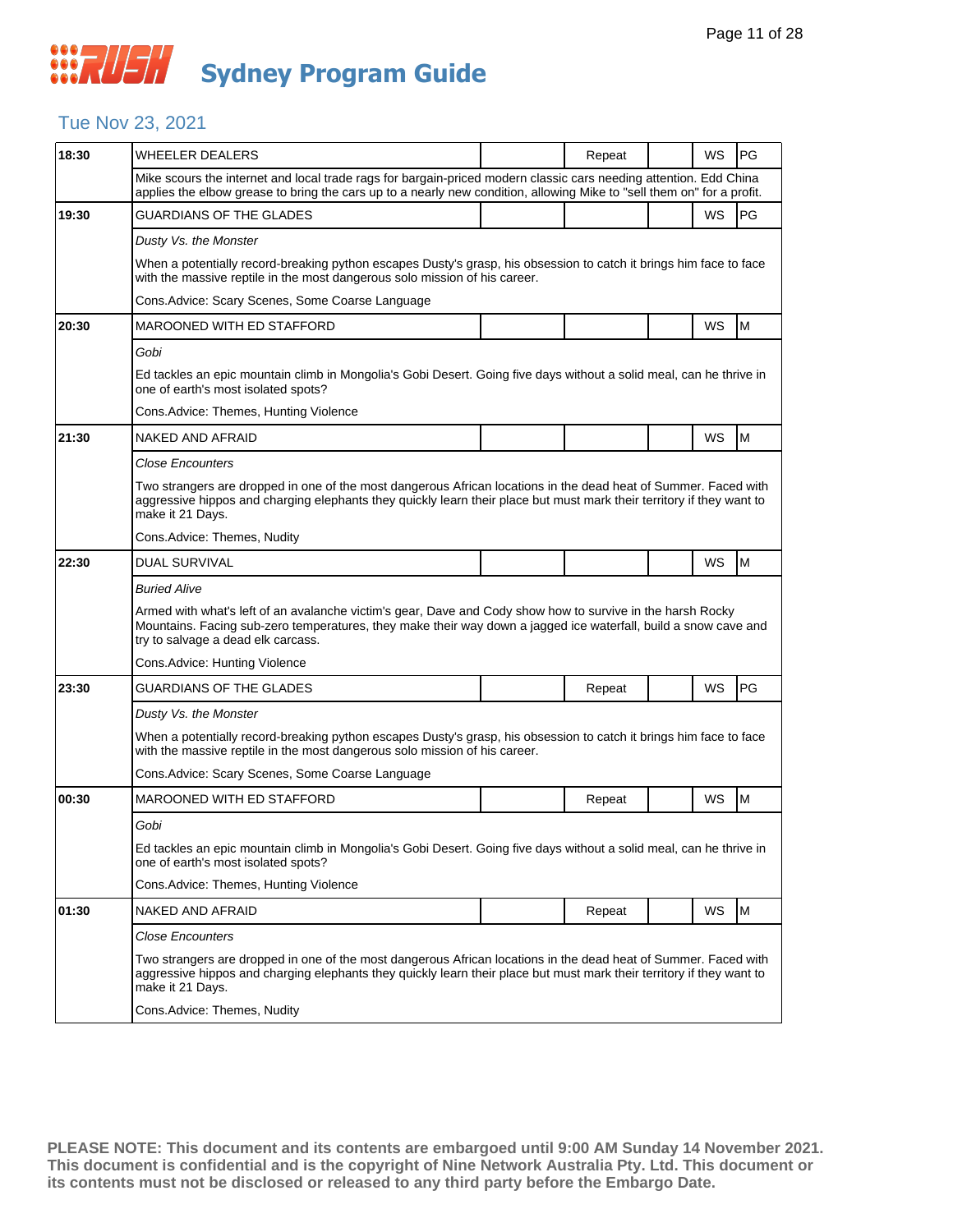#### Tue Nov 23, 2021

| 02:30 | <b>DUAL SURVIVAL</b>                                                                                                                                                                                                                                                |  | Repeat |  | WS        | M         |  |  |  |
|-------|---------------------------------------------------------------------------------------------------------------------------------------------------------------------------------------------------------------------------------------------------------------------|--|--------|--|-----------|-----------|--|--|--|
|       | <b>Buried Alive</b>                                                                                                                                                                                                                                                 |  |        |  |           |           |  |  |  |
|       | Armed with what's left of an avalanche victim's gear, Dave and Cody show how to survive in the harsh Rocky<br>Mountains. Facing sub-zero temperatures, they make their way down a jagged ice waterfall, build a snow cave and<br>try to salvage a dead elk carcass. |  |        |  |           |           |  |  |  |
|       | Cons.Advice: Hunting Violence                                                                                                                                                                                                                                       |  |        |  |           |           |  |  |  |
| 03:30 | GUARDIANS OF THE GLADES                                                                                                                                                                                                                                             |  | Repeat |  | WS        | PG        |  |  |  |
|       | Dusty Vs. the Monster                                                                                                                                                                                                                                               |  |        |  |           |           |  |  |  |
|       | When a potentially record-breaking python escapes Dusty's grasp, his obsession to catch it brings him face to face<br>with the massive reptile in the most dangerous solo mission of his career.                                                                    |  |        |  |           |           |  |  |  |
|       | Cons.Advice: Scary Scenes, Some Coarse Language                                                                                                                                                                                                                     |  |        |  |           |           |  |  |  |
| 04:30 | GARAGE SOUAD                                                                                                                                                                                                                                                        |  | Repeat |  | <b>WS</b> | <b>PG</b> |  |  |  |
|       | 93 Typhoon                                                                                                                                                                                                                                                          |  |        |  |           |           |  |  |  |
|       | A battered 1993 GMC Typhoon is rescued after crooked mechanics left it damaged. This time the pieces are put<br>back together to give it a much needed boost.                                                                                                       |  |        |  |           |           |  |  |  |
|       | Cons.Advice: Mild Coarse Language                                                                                                                                                                                                                                   |  |        |  |           |           |  |  |  |
| 05:00 | TANKED                                                                                                                                                                                                                                                              |  | Repeat |  | <b>WS</b> | <b>PG</b> |  |  |  |
|       | Triple Tank Throwdown!                                                                                                                                                                                                                                              |  |        |  |           |           |  |  |  |
|       | Columbus, Ohio businessman Brad Jennings is building a new office and wants to top it off with three aquariums.<br>But that's not all, he wants one of them to be 10-feet tall with a working fireplace.                                                            |  |        |  |           |           |  |  |  |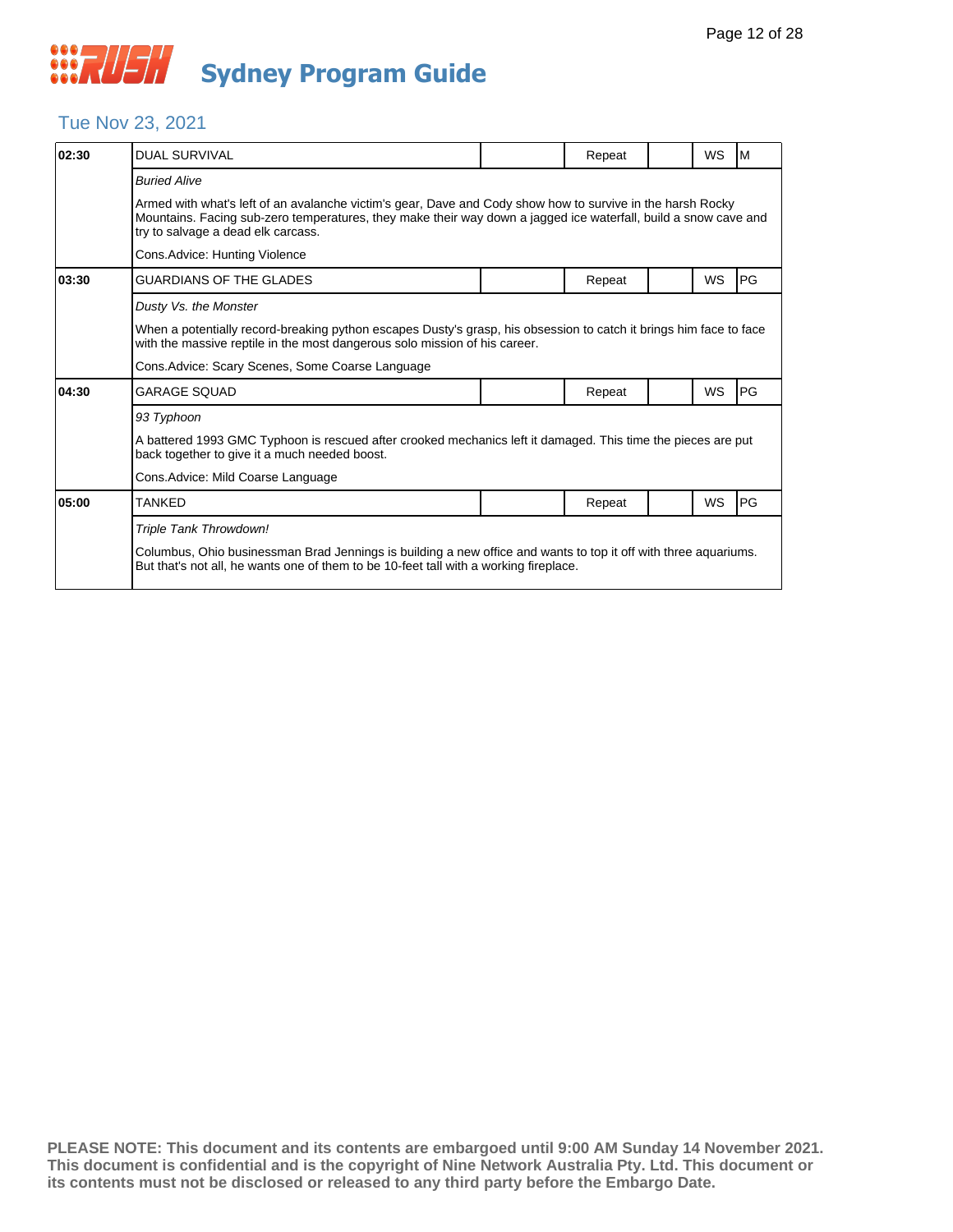#### Wed Nov 24, 2021

| 06:00 | RESTO MY RIDE AUSTRALIA                                                                                                                                                                                                                     |  | Repeat |  | <b>WS</b> | <b>PG</b> |  |  |  |  |
|-------|---------------------------------------------------------------------------------------------------------------------------------------------------------------------------------------------------------------------------------------------|--|--------|--|-----------|-----------|--|--|--|--|
|       | The Royal Treatment                                                                                                                                                                                                                         |  |        |  |           |           |  |  |  |  |
|       | All eyes are on this 1939 Chrysler Royal as it arrives out of storage to Resto's and Rods garage. The Chrysler<br>undergoes a surprise transformation for this client and is literally given the Royal Treatment for its 80th Birthday.     |  |        |  |           |           |  |  |  |  |
| 07:00 | OVERHAULIN'                                                                                                                                                                                                                                 |  | Repeat |  | <b>WS</b> | <b>PG</b> |  |  |  |  |
|       | Wiley & The Road Runner                                                                                                                                                                                                                     |  |        |  |           |           |  |  |  |  |
|       | Linda bought husband John a '69 Road Runner convertible but he can't afford to rebuild the engine. Cue the<br>Overhaulin' guys who come to the rescue.                                                                                      |  |        |  |           |           |  |  |  |  |
|       | Cons.Advice: Themes, Mild Coarse Language                                                                                                                                                                                                   |  |        |  |           |           |  |  |  |  |
| 08:00 | <b>WHEELER DEALERS</b>                                                                                                                                                                                                                      |  | Repeat |  | <b>WS</b> | PG        |  |  |  |  |
|       | Mike scours the internet and local trade rags for bargain-priced modern classic cars needing attention. Edd China<br>applies the elbow grease to bring the cars up to a nearly new condition, allowing Mike to "sell them on" for a profit. |  |        |  |           |           |  |  |  |  |
| 09:00 | <b>TANKED</b>                                                                                                                                                                                                                               |  | Repeat |  | <b>WS</b> | PG        |  |  |  |  |
|       | Fernando Vargas's Knockout Tank                                                                                                                                                                                                             |  |        |  |           |           |  |  |  |  |
|       | The Fernando Vargas Fighting Foundation is a nonprofit that provides at-risk youth a place to learn life skills, boxing<br>and to study after school. The World Champion boxer wants a glove-shaped tank for the gym there.                 |  |        |  |           |           |  |  |  |  |
| 10:00 | <b>IRON RESURRECTION</b>                                                                                                                                                                                                                    |  | Repeat |  | <b>WS</b> | PG        |  |  |  |  |
|       | Silver Stallion                                                                                                                                                                                                                             |  |        |  |           |           |  |  |  |  |
|       | A client loves her trucks, particularly the 1950 Chevy, but with a list of customisations the size of Texas, this build is<br>going to seriously test Joe's mechanical genius.                                                              |  |        |  |           |           |  |  |  |  |
|       | Cons.Advice: Mild Coarse Language                                                                                                                                                                                                           |  |        |  |           |           |  |  |  |  |
| 11:00 | <b>SALVAGE HUNTERS: CLASSIC CARS</b>                                                                                                                                                                                                        |  | Repeat |  | <b>WS</b> | PG        |  |  |  |  |
|       | Salvage Hunters' Drew Pritchard and Turbo Pickers' Paul Cowland embark on an epic motoring mission as the pair<br>scour the UK, buying, restoring and selling classic cars.                                                                 |  |        |  |           |           |  |  |  |  |
| 12:00 | GUARDIANS OF THE GLADES                                                                                                                                                                                                                     |  | Repeat |  | WS        | PG        |  |  |  |  |
|       | Dusty Vs. the Monster                                                                                                                                                                                                                       |  |        |  |           |           |  |  |  |  |
|       | When a potentially record-breaking python escapes Dusty's grasp, his obsession to catch it brings him face to face<br>with the massive reptile in the most dangerous solo mission of his career.                                            |  |        |  |           |           |  |  |  |  |
|       | Cons.Advice: Scary Scenes, Some Coarse Language                                                                                                                                                                                             |  |        |  |           |           |  |  |  |  |
| 13:00 | <b>MAROONED WITH ED STAFFORD</b>                                                                                                                                                                                                            |  | Repeat |  | <b>WS</b> | M         |  |  |  |  |
|       | Gobi                                                                                                                                                                                                                                        |  |        |  |           |           |  |  |  |  |
|       | Ed tackles an epic mountain climb in Mongolia's Gobi Desert. Going five days without a solid meal, can he thrive in<br>one of earth's most isolated spots?                                                                                  |  |        |  |           |           |  |  |  |  |
|       | Cons.Advice: Themes, Hunting Violence                                                                                                                                                                                                       |  |        |  |           |           |  |  |  |  |
| 14:00 | WHEELER DEALERS                                                                                                                                                                                                                             |  | Repeat |  | WS        | PG        |  |  |  |  |
|       | Mike scours the internet and local trade rags for bargain-priced modern classic cars needing attention. Edd China<br>applies the elbow grease to bring the cars up to a nearly new condition, allowing Mike to "sell them on" for a profit. |  |        |  |           |           |  |  |  |  |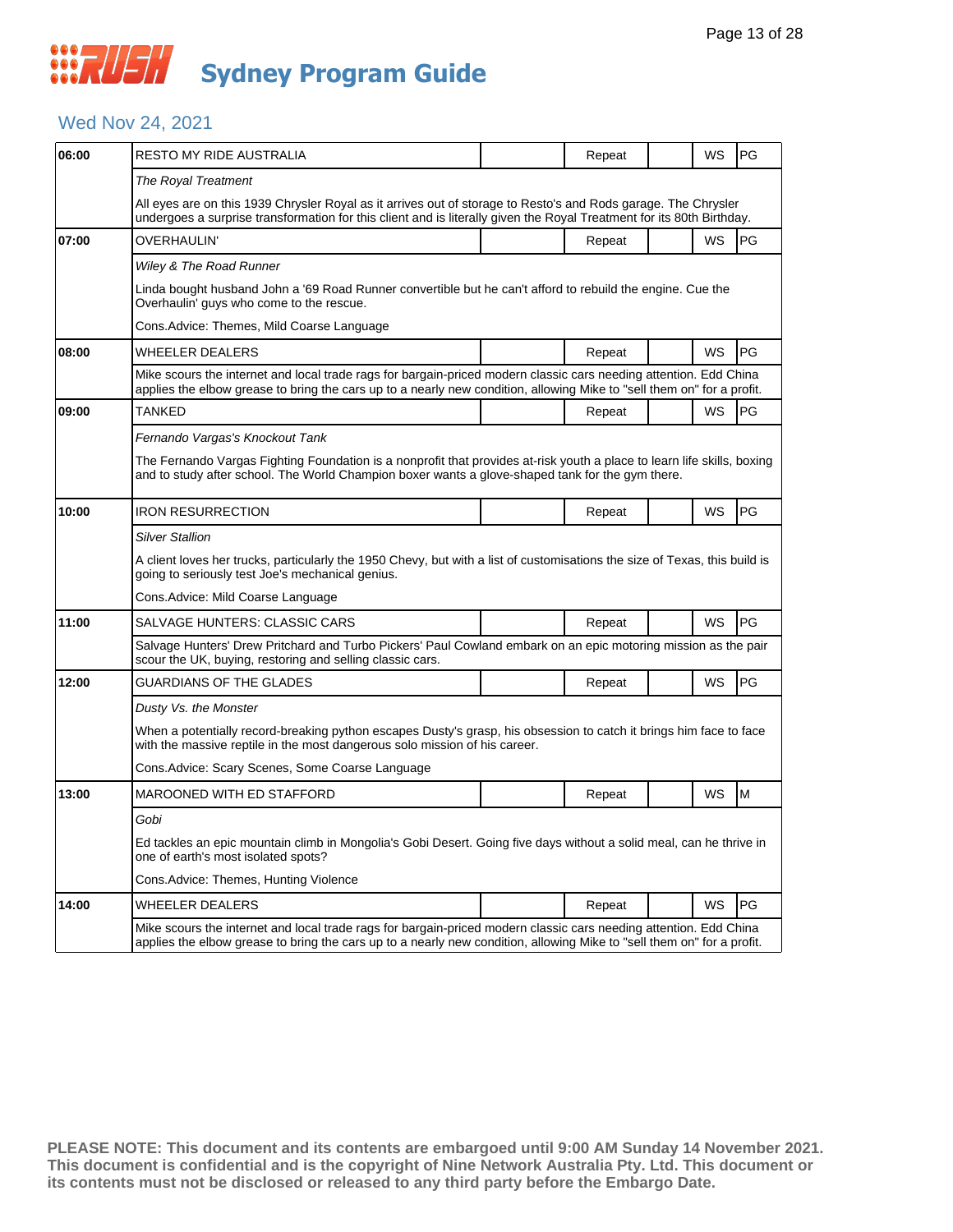#### Wed Nov 24, 2021

| 15:00 | <b>OVERHAULIN'</b>                                                                                                                                                                                                          |                                                                                                            | Repeat |  | <b>WS</b> | PG |  |  |  |  |
|-------|-----------------------------------------------------------------------------------------------------------------------------------------------------------------------------------------------------------------------------|------------------------------------------------------------------------------------------------------------|--------|--|-----------|----|--|--|--|--|
|       | Wiley & The Road Runner                                                                                                                                                                                                     |                                                                                                            |        |  |           |    |  |  |  |  |
|       | Overhaulin' guys who come to the rescue.                                                                                                                                                                                    | Linda bought husband John a '69 Road Runner convertible but he can't afford to rebuild the engine. Cue the |        |  |           |    |  |  |  |  |
|       | Cons. Advice: Themes, Mild Coarse Language                                                                                                                                                                                  |                                                                                                            |        |  |           |    |  |  |  |  |
| 16:00 | <b>GARAGE SQUAD</b>                                                                                                                                                                                                         |                                                                                                            | Repeat |  | <b>WS</b> | PG |  |  |  |  |
|       | 64 GTO                                                                                                                                                                                                                      |                                                                                                            |        |  |           |    |  |  |  |  |
|       | A 1964 Pontiac GTO means the world to this family, having belonged to their late husband and father, but they<br>haven't had the time or know how to maintain it.                                                           |                                                                                                            |        |  |           |    |  |  |  |  |
|       | Cons. Advice: Mild Coarse Language                                                                                                                                                                                          |                                                                                                            |        |  |           |    |  |  |  |  |
| 16:30 | SALVAGE HUNTERS: CLASSIC CARS                                                                                                                                                                                               |                                                                                                            | Repeat |  | <b>WS</b> | PG |  |  |  |  |
|       | Salvage Hunters' Drew Pritchard and Turbo Pickers' Paul Cowland embark on an epic motoring mission as the pair<br>scour the UK, buying, restoring and selling classic cars.                                                 |                                                                                                            |        |  |           |    |  |  |  |  |
| 17:30 | <b>TANKED</b>                                                                                                                                                                                                               |                                                                                                            | Repeat |  | <b>WS</b> | PG |  |  |  |  |
|       | Fernando Vargas's Knockout Tank                                                                                                                                                                                             |                                                                                                            |        |  |           |    |  |  |  |  |
|       | The Fernando Vargas Fighting Foundation is a nonprofit that provides at-risk youth a place to learn life skills, boxing<br>and to study after school. The World Champion boxer wants a glove-shaped tank for the gym there. |                                                                                                            |        |  |           |    |  |  |  |  |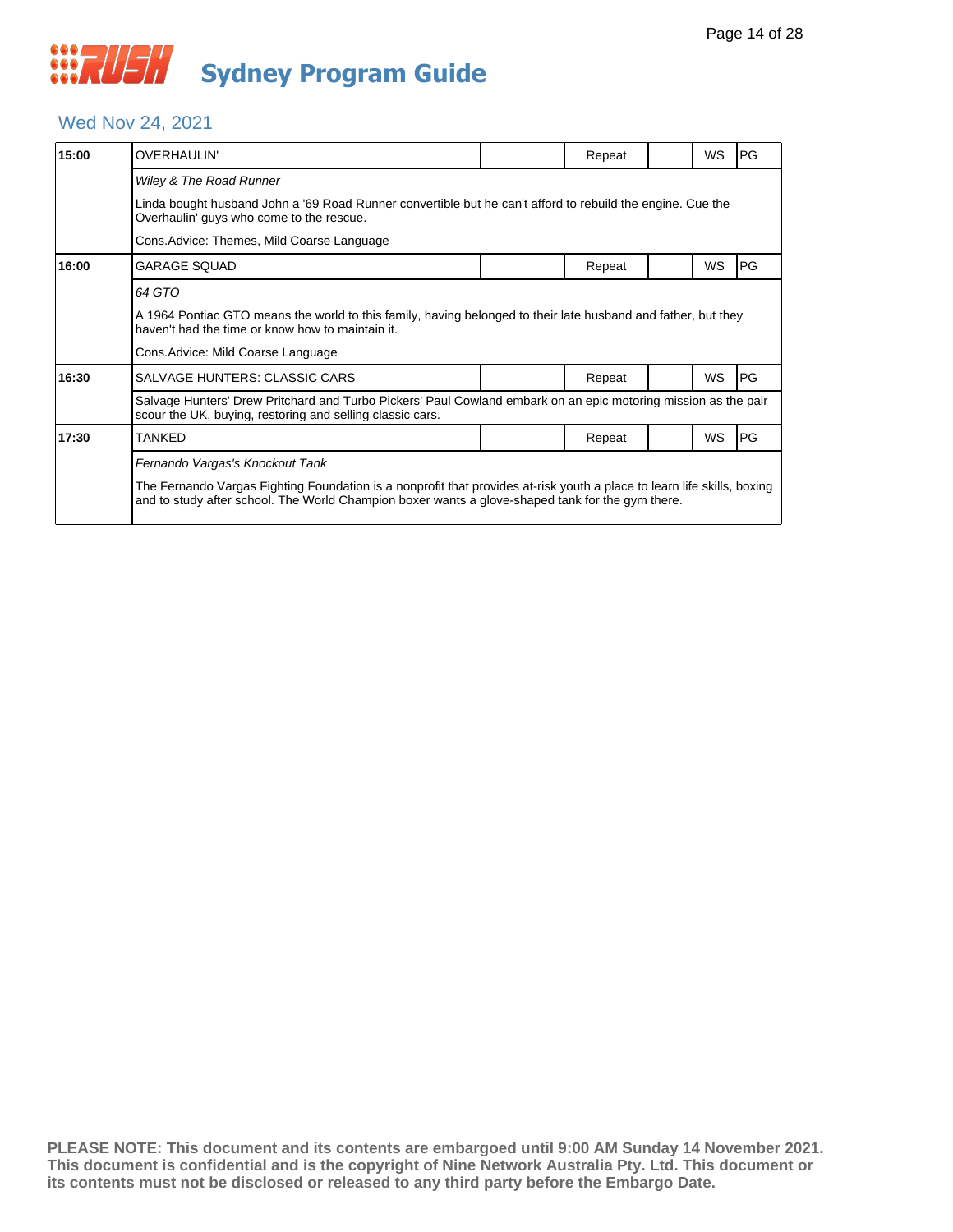#### Wed Nov 24, 2021

| 18:30 | <b>WHEELER DEALERS</b>                                                                                                                                                                                                                                                                                                                                                                                                    |           | Repeat |  | WS | PG        |  |  |  |
|-------|---------------------------------------------------------------------------------------------------------------------------------------------------------------------------------------------------------------------------------------------------------------------------------------------------------------------------------------------------------------------------------------------------------------------------|-----------|--------|--|----|-----------|--|--|--|
|       | Mike scours the internet and local trade rags for bargain-priced modern classic cars needing attention. Edd China<br>applies the elbow grease to bring the cars up to a nearly new condition, allowing Mike to "sell them on" for a profit.                                                                                                                                                                               |           |        |  |    |           |  |  |  |
| 19:30 | UNIQUE RIDES                                                                                                                                                                                                                                                                                                                                                                                                              |           |        |  | WS | PG        |  |  |  |
|       | Jason Derulo's Money Green Caddy                                                                                                                                                                                                                                                                                                                                                                                          |           |        |  |    |           |  |  |  |
|       | NY-based custom car designer, Will Castro, and his team of professionals tackle a quick-turn job on a 2015 Cadillac<br>Escalade for award-winning recording artist Jason Derulo. Battling the clock, they trick out Jason's ride with a<br>custom paint job, made-to-order diamond-stitched leather seats, leather interior accents, a hand-fitted suede and<br>leather headliner, new wheels, custom lighting, and more. |           |        |  |    |           |  |  |  |
|       | Cons. Advice: Mild Coarse Language                                                                                                                                                                                                                                                                                                                                                                                        |           |        |  |    |           |  |  |  |
| 20:30 | SPEED IS THE NEW BLACK                                                                                                                                                                                                                                                                                                                                                                                                    |           |        |  | WS | PG        |  |  |  |
|       | Mean Mash-Up                                                                                                                                                                                                                                                                                                                                                                                                              |           |        |  |    |           |  |  |  |
|       | A doctor in need of a fun ride when not in the operating room asks Noah to take his Chevy SSR and turn it into a<br>mean, yet classy freak on wheels; the team reimagines this truck/convertible mash-up and transforms it.                                                                                                                                                                                               |           |        |  |    |           |  |  |  |
|       | Cons. Advice: Mild Coarse Language, Dangerous Behaviour                                                                                                                                                                                                                                                                                                                                                                   |           |        |  |    |           |  |  |  |
| 21:30 | <b>BITCHIN' BOOT CAMP</b>                                                                                                                                                                                                                                                                                                                                                                                                 |           |        |  | WS | PG        |  |  |  |
|       | The Final Exam                                                                                                                                                                                                                                                                                                                                                                                                            |           |        |  |    |           |  |  |  |
|       | The final two are ready to lay it all on the line for just one job at Kindig-It. If Boot Camp has shown them anything, it's<br>that when they think they have it all figured out, Dave and Kev are going to throw another curveball.                                                                                                                                                                                      |           |        |  |    |           |  |  |  |
|       | Cons.Advice: Mild Coarse Language                                                                                                                                                                                                                                                                                                                                                                                         |           |        |  |    |           |  |  |  |
| 22:30 | <b>TOP GEAR</b>                                                                                                                                                                                                                                                                                                                                                                                                           | Captioned | Repeat |  | WS | <b>PG</b> |  |  |  |
|       | Richard reviews the Peugeot 208 GTi, Renaultsport Clio 200, and Ford Fiesta ST. And Jeremy and James travel to<br>New Zealand to conduct a race between an AC45 America's Cup sailing boat and a Toyota Corolla.                                                                                                                                                                                                          |           |        |  |    |           |  |  |  |
| 00:00 | UNIQUE RIDES                                                                                                                                                                                                                                                                                                                                                                                                              |           | Repeat |  | WS | PG        |  |  |  |
|       | Jason Derulo's Money Green Caddy                                                                                                                                                                                                                                                                                                                                                                                          |           |        |  |    |           |  |  |  |
|       | NY-based custom car designer, Will Castro, and his team of professionals tackle a quick-turn job on a 2015 Cadillac<br>Escalade for award-winning recording artist Jason Derulo. Battling the clock, they trick out Jason's ride with a<br>custom paint job, made-to-order diamond-stitched leather seats, leather interior accents, a hand-fitted suede and<br>leather headliner, new wheels, custom lighting, and more. |           |        |  |    |           |  |  |  |
|       | Cons. Advice: Mild Coarse Language                                                                                                                                                                                                                                                                                                                                                                                        |           |        |  |    |           |  |  |  |
| 01:00 | SPEED IS THE NEW BLACK                                                                                                                                                                                                                                                                                                                                                                                                    |           | Repeat |  | WS | <b>PG</b> |  |  |  |
|       | Mean Mash-Up                                                                                                                                                                                                                                                                                                                                                                                                              |           |        |  |    |           |  |  |  |
|       | A doctor in need of a fun ride when not in the operating room asks Noah to take his Chevy SSR and turn it into a<br>mean, yet classy freak on wheels; the team reimagines this truck/convertible mash-up and transforms it.                                                                                                                                                                                               |           |        |  |    |           |  |  |  |
|       | Cons. Advice: Mild Coarse Language, Dangerous Behaviour                                                                                                                                                                                                                                                                                                                                                                   |           |        |  |    |           |  |  |  |
| 02:00 | BITCHIN' BOOT CAMP                                                                                                                                                                                                                                                                                                                                                                                                        |           | Repeat |  | WS | <b>PG</b> |  |  |  |
|       | The Final Exam                                                                                                                                                                                                                                                                                                                                                                                                            |           |        |  |    |           |  |  |  |
|       | The final two are ready to lay it all on the line for just one job at Kindig-It. If Boot Camp has shown them anything, it's<br>that when they think they have it all figured out, Dave and Kev are going to throw another curveball.                                                                                                                                                                                      |           |        |  |    |           |  |  |  |
|       | Cons.Advice: Mild Coarse Language                                                                                                                                                                                                                                                                                                                                                                                         |           |        |  |    |           |  |  |  |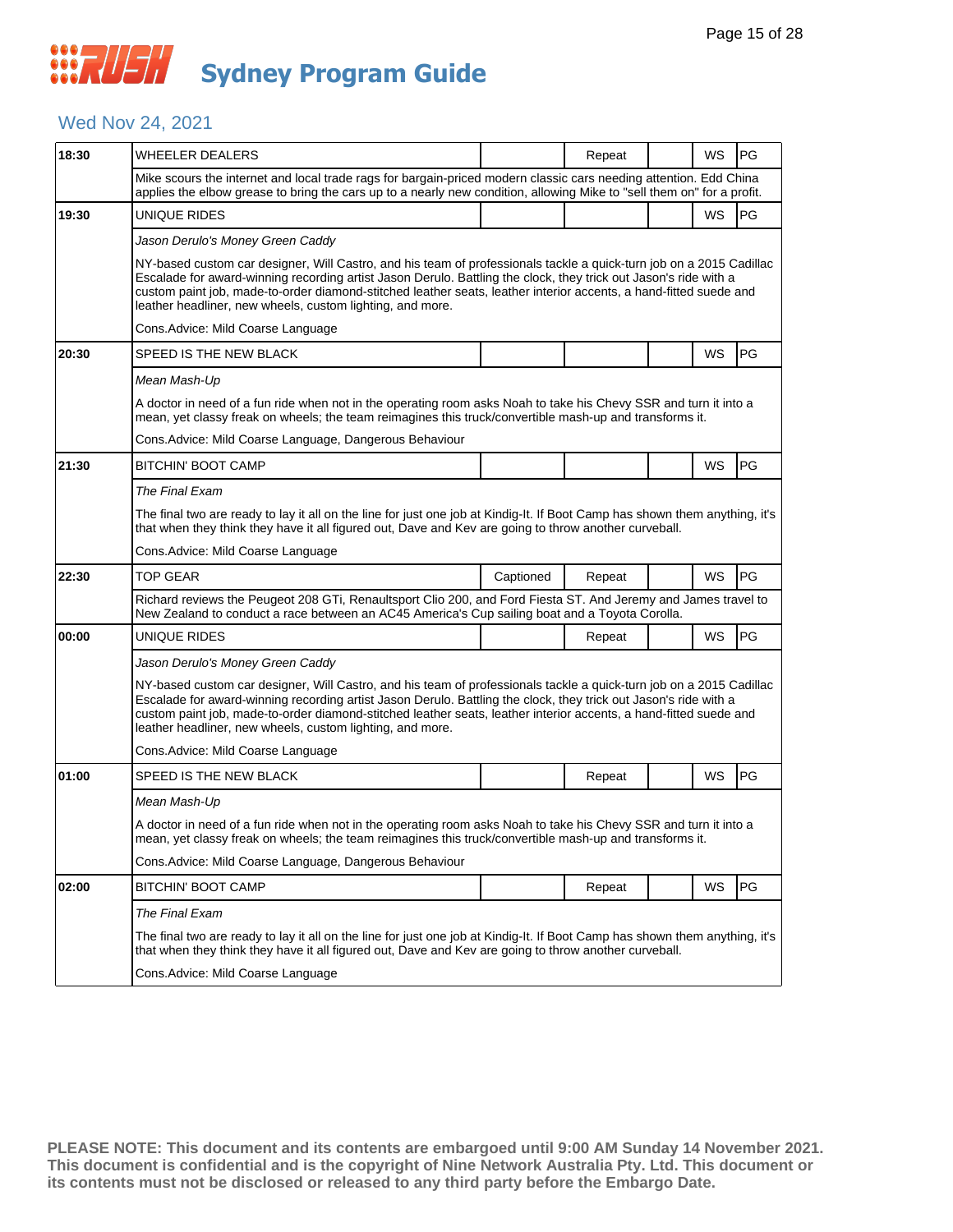#### Wed Nov 24, 2021

| 03:00 | <b>OVERHAULIN'</b>                                                                                                                                                                                                                          |  | Repeat |  | WS | IPG.      |  |  |  |
|-------|---------------------------------------------------------------------------------------------------------------------------------------------------------------------------------------------------------------------------------------------|--|--------|--|----|-----------|--|--|--|
|       | Wiley & The Road Runner                                                                                                                                                                                                                     |  |        |  |    |           |  |  |  |
|       | Linda bought husband John a '69 Road Runner convertible but he can't afford to rebuild the engine. Cue the<br>Overhaulin' guys who come to the rescue.                                                                                      |  |        |  |    |           |  |  |  |
|       | Cons. Advice: Themes, Mild Coarse Language                                                                                                                                                                                                  |  |        |  |    |           |  |  |  |
| 04:00 | WHEELER DEALERS                                                                                                                                                                                                                             |  | Repeat |  | WS | <b>PG</b> |  |  |  |
|       | Mike scours the internet and local trade rags for bargain-priced modern classic cars needing attention. Edd China<br>applies the elbow grease to bring the cars up to a nearly new condition, allowing Mike to "sell them on" for a profit. |  |        |  |    |           |  |  |  |
| 05:00 | TANKED                                                                                                                                                                                                                                      |  | Repeat |  | WS | l PG      |  |  |  |
|       | Fernando Vargas's Knockout Tank                                                                                                                                                                                                             |  |        |  |    |           |  |  |  |
|       | The Fernando Vargas Fighting Foundation is a nonprofit that provides at-risk youth a place to learn life skills, boxing<br>and to study after school. The World Champion boxer wants a glove-shaped tank for the gym there.                 |  |        |  |    |           |  |  |  |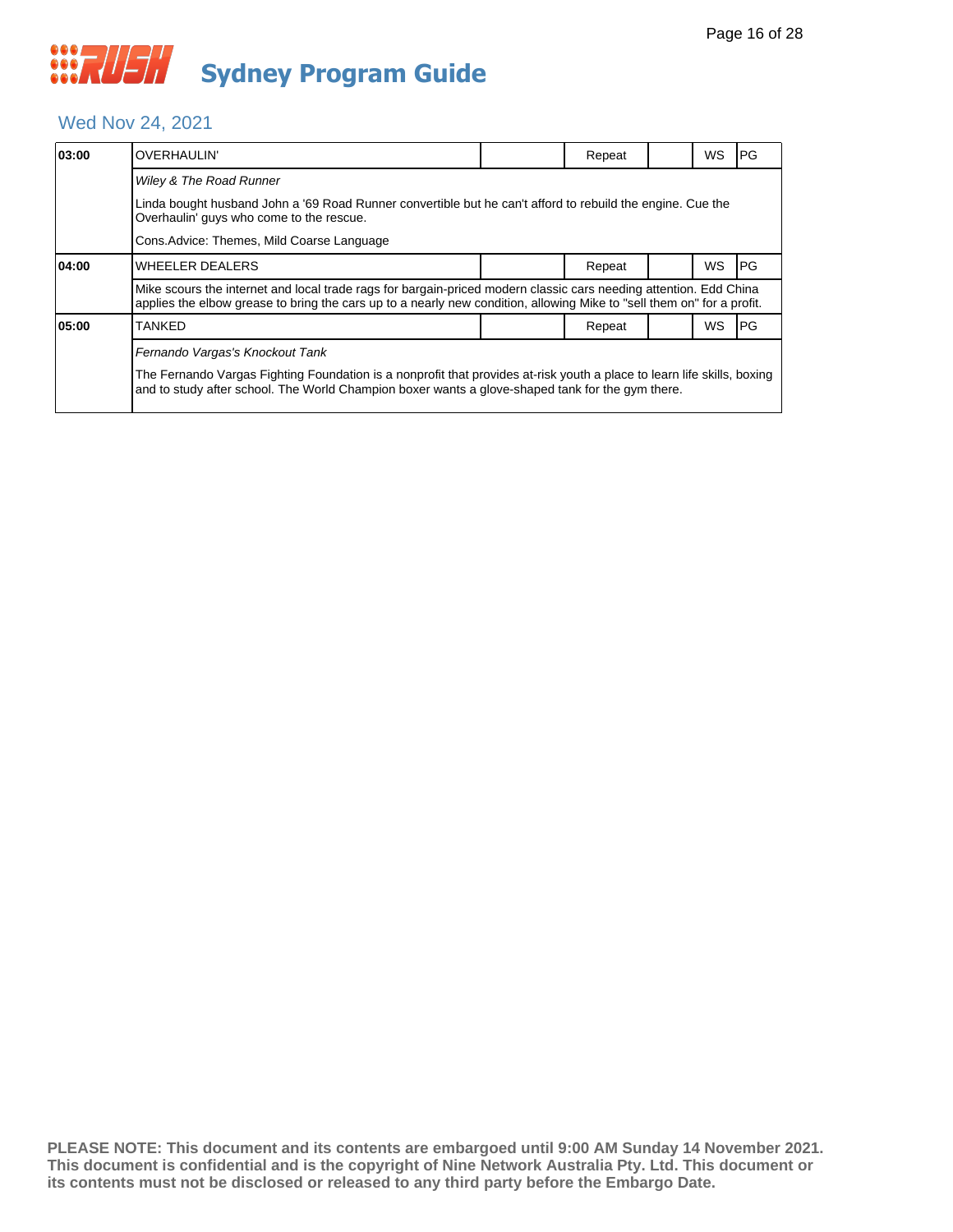#### Thu Nov 25, 2021

| 06:00 | SALVAGE HUNTERS: CLASSIC CARS                                                                                                                                                                                                               |  | Repeat |  | WS | PG |  |  |
|-------|---------------------------------------------------------------------------------------------------------------------------------------------------------------------------------------------------------------------------------------------|--|--------|--|----|----|--|--|
|       | Salvage Hunters' Drew Pritchard and Turbo Pickers' Paul Cowland embark on an epic motoring mission as the pair<br>scour the UK, buying, restoring and selling classic cars.                                                                 |  |        |  |    |    |  |  |
| 07:00 | OVERHAULIN'                                                                                                                                                                                                                                 |  | Repeat |  | WS | PG |  |  |
|       | <b>Bel Air BBQ</b>                                                                                                                                                                                                                          |  |        |  |    |    |  |  |
|       | Tyson and the team are looking forward to transforming his Bel Air; until they see it. Its rear is trashed and the guys<br>think it may be beyond salvaging.                                                                                |  |        |  |    |    |  |  |
|       | Cons.Advice: Themes, Mild Coarse Language                                                                                                                                                                                                   |  |        |  |    |    |  |  |
| 08:00 | WHEELER DEALERS                                                                                                                                                                                                                             |  | Repeat |  | WS | PG |  |  |
|       | Mike scours the internet and local trade rags for bargain-priced modern classic cars needing attention. Edd China<br>applies the elbow grease to bring the cars up to a nearly new condition, allowing Mike to "sell them on" for a profit. |  |        |  |    |    |  |  |
| 09:00 | TANKED                                                                                                                                                                                                                                      |  | Repeat |  | WS | PG |  |  |
|       | Mel's Drive-In Tank                                                                                                                                                                                                                         |  |        |  |    |    |  |  |
|       | California restaurant Mel's Drive-In wants a tank for their new location in Santa Monica. The owners want a nostalgic<br>feel and a ton of insert pieces that represent Mel's storied history while pointing to the restaurant's future.    |  |        |  |    |    |  |  |
| 10:00 | GARAGE SQUAD                                                                                                                                                                                                                                |  | Repeat |  | WS | PG |  |  |
|       | Cutlass Comeback                                                                                                                                                                                                                            |  |        |  |    |    |  |  |
|       | The Squad does its best to help a father and son with a black 1972 Oldsmobile Cutlass convertible.                                                                                                                                          |  |        |  |    |    |  |  |
|       | Cons.Advice: Mild Coarse Language                                                                                                                                                                                                           |  |        |  |    |    |  |  |
| 11:00 | SALVAGE HUNTERS: CLASSIC CARS                                                                                                                                                                                                               |  | Repeat |  | WS | PG |  |  |
|       | Salvage Hunters' Drew Pritchard and Turbo Pickers' Paul Cowland embark on an epic motoring mission as the pair<br>scour the UK, buying, restoring and selling classic cars.                                                                 |  |        |  |    |    |  |  |
| 12:00 | SPEED IS THE NEW BLACK                                                                                                                                                                                                                      |  | Repeat |  | WS | PG |  |  |
|       | Mean Mash-Up                                                                                                                                                                                                                                |  |        |  |    |    |  |  |
|       | A doctor in need of a fun ride when not in the operating room asks Noah to take his Chevy SSR and turn it into a<br>mean, yet classy freak on wheels; the team reimagines this truck/convertible mash-up and transforms it.                 |  |        |  |    |    |  |  |
|       | Cons. Advice: Mild Coarse Language, Dangerous Behaviour                                                                                                                                                                                     |  |        |  |    |    |  |  |
| 13:00 | TRUTH BEHIND THE MOON LANDING                                                                                                                                                                                                               |  | Repeat |  | WS | M  |  |  |
|       | Conspiracy of the Lost Tapes                                                                                                                                                                                                                |  |        |  |    |    |  |  |
|       | Mike Bara pretends not to understand why there are no stars in the sky of Apollo Moon photos.                                                                                                                                               |  |        |  |    |    |  |  |
|       | Cons.Advice: Themes                                                                                                                                                                                                                         |  |        |  |    |    |  |  |
| 14:00 | <b>WHEELER DEALERS</b>                                                                                                                                                                                                                      |  | Repeat |  | WS | PG |  |  |
|       | Mike scours the internet and local trade rags for bargain-priced modern classic cars needing attention. Edd China<br>applies the elbow grease to bring the cars up to a nearly new condition, allowing Mike to "sell them on" for a profit. |  |        |  |    |    |  |  |
| 15:00 | OVERHAULIN'                                                                                                                                                                                                                                 |  | Repeat |  | WS | PG |  |  |
|       | Bel Air BBQ                                                                                                                                                                                                                                 |  |        |  |    |    |  |  |
|       | Tyson and the team are looking forward to transforming his Bel Air; until they see it. Its rear is trashed and the guys<br>think it may be beyond salvaging.                                                                                |  |        |  |    |    |  |  |
|       | Cons.Advice: Themes, Mild Coarse Language                                                                                                                                                                                                   |  |        |  |    |    |  |  |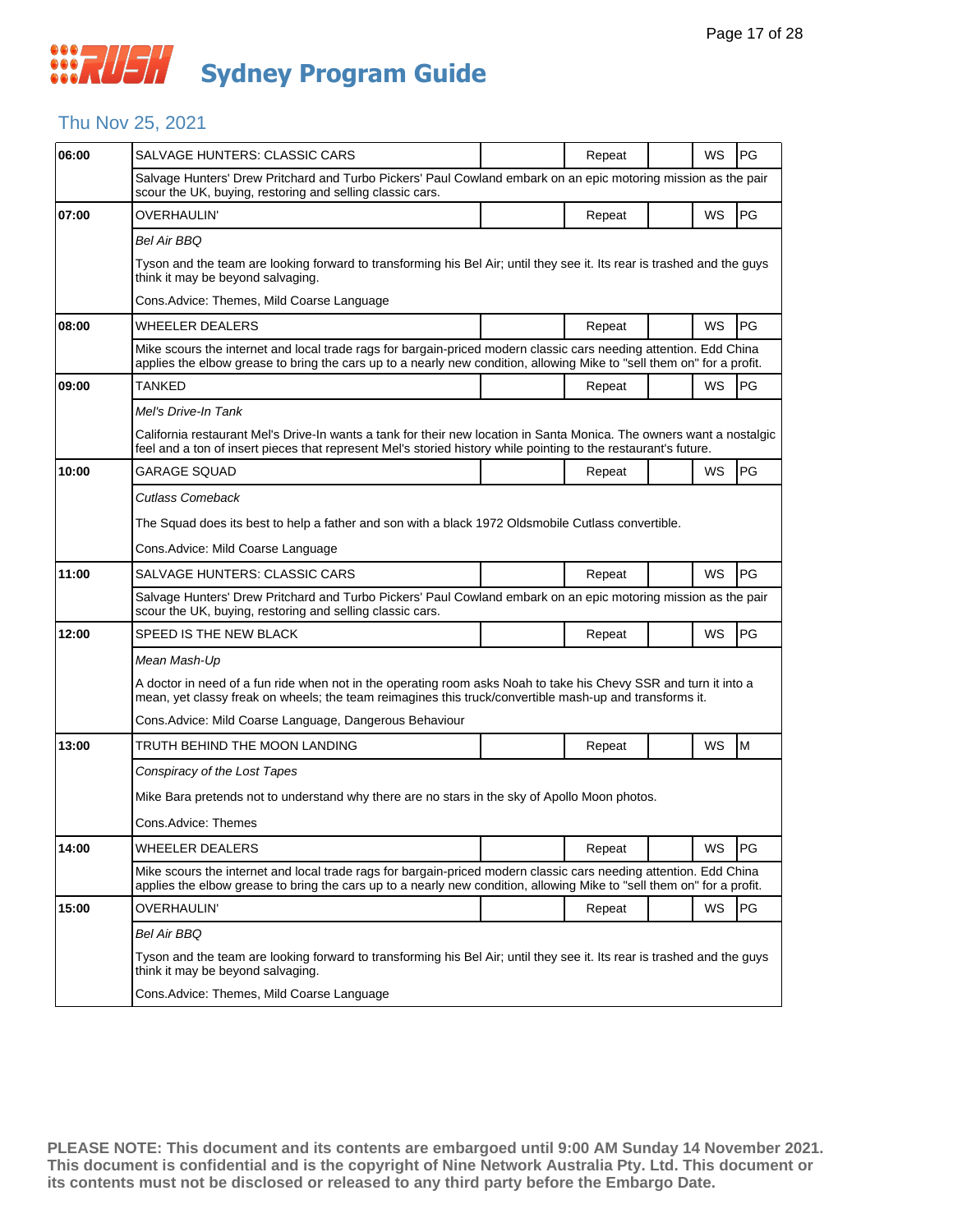#### Thu Nov 25, 2021

| 16:00 | <b>GARAGE SQUAD</b>                                                                                                                                                                                                                      |  | Repeat |  | WS        | IPG. |  |  |
|-------|------------------------------------------------------------------------------------------------------------------------------------------------------------------------------------------------------------------------------------------|--|--------|--|-----------|------|--|--|
|       | 63 Lincoln Convertible                                                                                                                                                                                                                   |  |        |  |           |      |  |  |
|       | Owning a 1963 Lincoln Convertible is a fantasy become reality for one dedicated owner, but with a laundry list of<br>repairs it's clear he's in way over his head.                                                                       |  |        |  |           |      |  |  |
|       | Cons. Advice: Mild Coarse Language                                                                                                                                                                                                       |  |        |  |           |      |  |  |
| 16:30 | SALVAGE HUNTERS: CLASSIC CARS                                                                                                                                                                                                            |  | Repeat |  | <b>WS</b> | IPG. |  |  |
|       | Salvage Hunters' Drew Pritchard and Turbo Pickers' Paul Cowland embark on an epic motoring mission as the pair<br>scour the UK, buying, restoring and selling classic cars.                                                              |  |        |  |           |      |  |  |
| 17:30 | TANKED                                                                                                                                                                                                                                   |  | Repeat |  | WS        | IPG. |  |  |
|       | Mel's Drive-In Tank                                                                                                                                                                                                                      |  |        |  |           |      |  |  |
|       | California restaurant Mel's Drive-In wants a tank for their new location in Santa Monica. The owners want a nostalgic<br>feel and a ton of insert pieces that represent Mel's storied history while pointing to the restaurant's future. |  |        |  |           |      |  |  |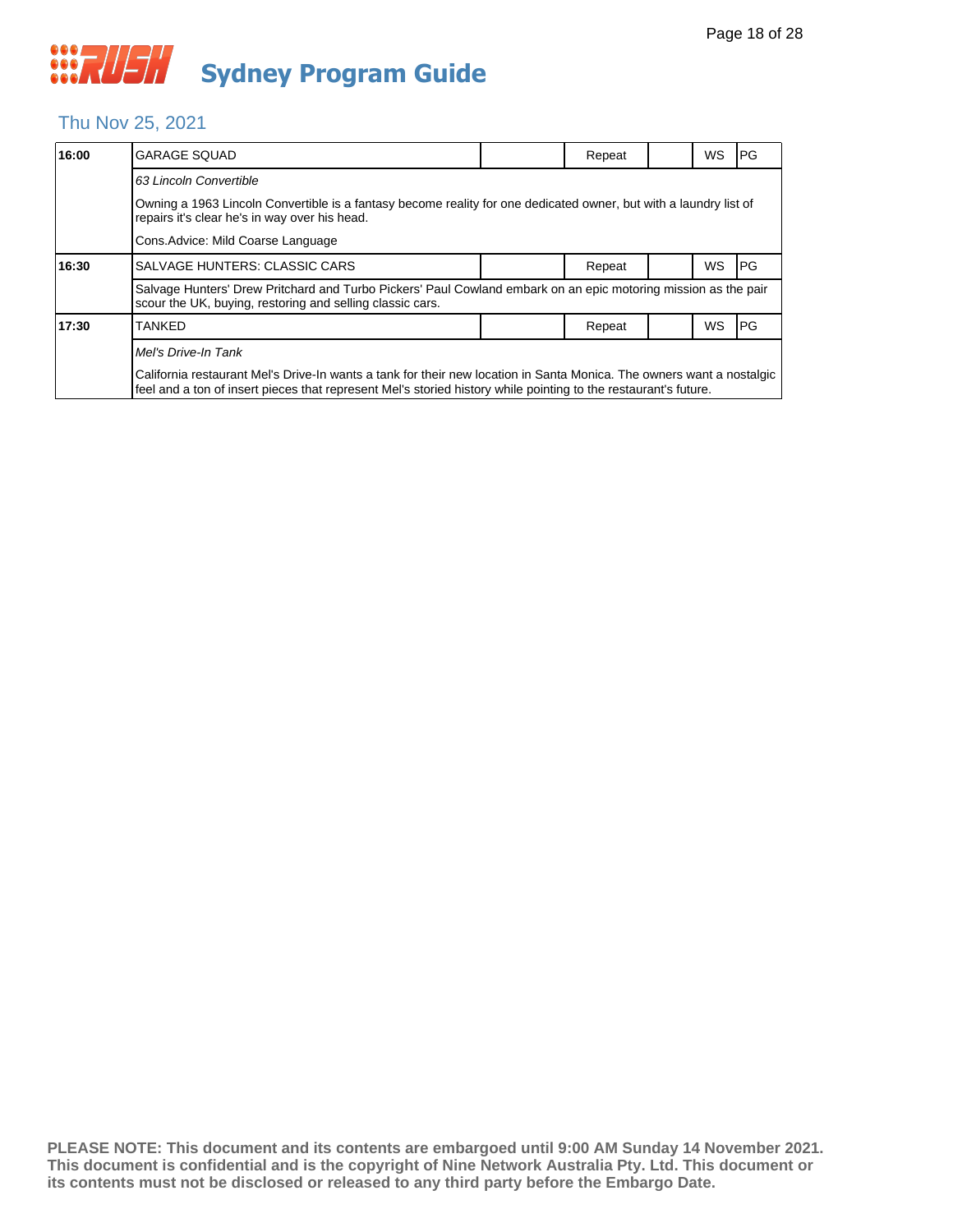#### Thu Nov 25, 2021

| 18:30 | <b>WHEELER DEALERS</b>                                                                                                                                                                                                                                                                       |  | Repeat |  | WS | PG |  |  |
|-------|----------------------------------------------------------------------------------------------------------------------------------------------------------------------------------------------------------------------------------------------------------------------------------------------|--|--------|--|----|----|--|--|
|       | Mike scours the internet and local trade rags for bargain-priced modern classic cars needing attention. Edd China<br>applies the elbow grease to bring the cars up to a nearly new condition, allowing Mike to "sell them on" for a profit.                                                  |  |        |  |    |    |  |  |
| 19:30 | RESTO MY RIDE AUSTRALIA                                                                                                                                                                                                                                                                      |  | Repeat |  | WS | G  |  |  |
|       | Grandma's Resto                                                                                                                                                                                                                                                                              |  |        |  |    |    |  |  |
|       | Pete loved to drive his beloved XW to his grandmothers and drive the country roads with her sharing with her his<br>dreams of one day having the car restored. When she passed away, she left Pete two important things. A bundle of<br>cash and strict instructions to get the XW restored. |  |        |  |    |    |  |  |
| 20:30 | <b>STREET OUTLAWS</b>                                                                                                                                                                                                                                                                        |  |        |  | WS | M  |  |  |
|       | Backwards is the New Forwards                                                                                                                                                                                                                                                                |  |        |  |    |    |  |  |
|       | Farmtruck and AZN decide to create a backwards-steering car in which the wheel turns right to go left and left to go<br>right; they design a driving course and challenge the 405 to put aside their differences and come together for some<br>fun.                                          |  |        |  |    |    |  |  |
|       | Cons. Advice: Adult Themes, Some Coarse Language                                                                                                                                                                                                                                             |  |        |  |    |    |  |  |
| 21:30 | STREET OUTLAWS: NO PREP KINGS                                                                                                                                                                                                                                                                |  |        |  | WS | M  |  |  |
|       | <b>Whatever it Takes</b>                                                                                                                                                                                                                                                                     |  |        |  |    |    |  |  |
|       | With three straight wins under their belt, everyone is willing to do whatever it takes to get ahead of team NOLA.                                                                                                                                                                            |  |        |  |    |    |  |  |
|       | Cons. Advice: Mature Themes, Some Coarse Language                                                                                                                                                                                                                                            |  |        |  |    |    |  |  |
| 22:30 | SPEED IS THE NEW BLACK                                                                                                                                                                                                                                                                       |  | Repeat |  | WS | PG |  |  |
|       | $9 - 1 - 1$ on a $911$                                                                                                                                                                                                                                                                       |  |        |  |    |    |  |  |
|       | A client brings in a perfectly running Porsche and a brand-new Cadillac CTS-V. Noah challenges his crew to take<br>the performance of these cars to the next level.                                                                                                                          |  |        |  |    |    |  |  |
|       | Cons. Advice: Mild Coarse Language                                                                                                                                                                                                                                                           |  |        |  |    |    |  |  |
| 23:30 | RESTO MY RIDE AUSTRALIA                                                                                                                                                                                                                                                                      |  | Repeat |  | WS | G  |  |  |
|       | Grandma's Resto                                                                                                                                                                                                                                                                              |  |        |  |    |    |  |  |
|       | Pete loved to drive his beloved XW to his grandmothers and drive the country roads with her sharing with her his<br>dreams of one day having the car restored. When she passed away, she left Pete two important things. A bundle of<br>cash and strict instructions to get the XW restored. |  |        |  |    |    |  |  |
| 00:30 | <b>STREET OUTLAWS</b>                                                                                                                                                                                                                                                                        |  | Repeat |  | WS | M  |  |  |
|       | Backwards is the New Forwards                                                                                                                                                                                                                                                                |  |        |  |    |    |  |  |
|       | Farmtruck and AZN decide to create a backwards-steering car in which the wheel turns right to go left and left to go<br>right; they design a driving course and challenge the 405 to put aside their differences and come together for some<br>fun.                                          |  |        |  |    |    |  |  |
|       | Cons. Advice: Adult Themes, Some Coarse Language                                                                                                                                                                                                                                             |  |        |  |    |    |  |  |
| 01:30 | STREET OUTLAWS: NO PREP KINGS                                                                                                                                                                                                                                                                |  | Repeat |  | WS | M  |  |  |
|       | <b>Whatever it Takes</b>                                                                                                                                                                                                                                                                     |  |        |  |    |    |  |  |
|       | With three straight wins under their belt, everyone is willing to do whatever it takes to get ahead of team NOLA.                                                                                                                                                                            |  |        |  |    |    |  |  |
|       | Cons. Advice: Mature Themes, Some Coarse Language                                                                                                                                                                                                                                            |  |        |  |    |    |  |  |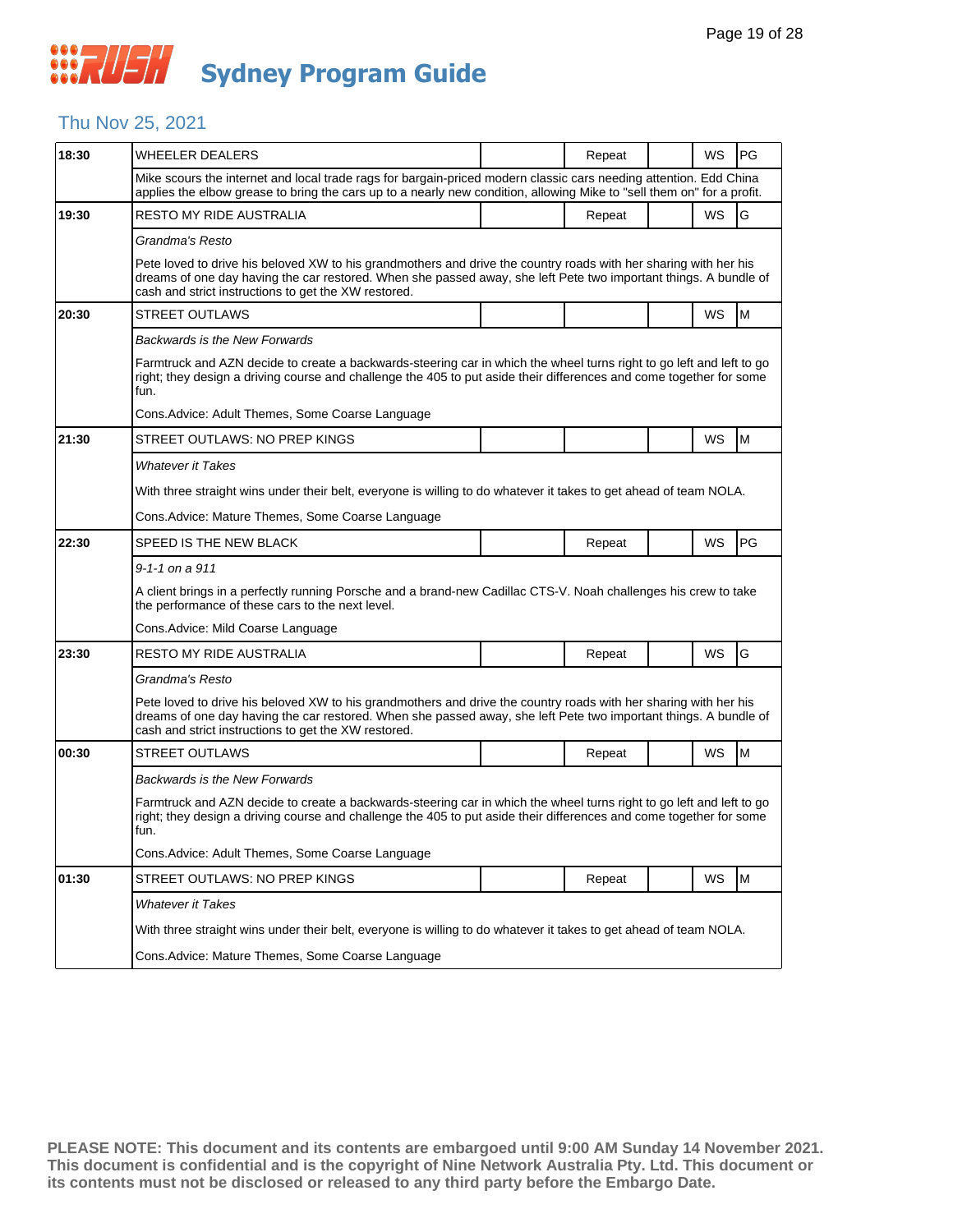#### Thu Nov 25, 2021

| 02:30 | <b>TANKFD</b>                                                                                                                                                                                                                                       |  | Repeat |  | WS        | PG |  |  |  |
|-------|-----------------------------------------------------------------------------------------------------------------------------------------------------------------------------------------------------------------------------------------------------|--|--------|--|-----------|----|--|--|--|
|       | Mel's Drive-In Tank                                                                                                                                                                                                                                 |  |        |  |           |    |  |  |  |
|       | California restaurant Mel's Drive-In wants a tank for their new location in Santa Monica. The owners want a nostalgic<br>feel and a ton of insert pieces that represent Mel's storied history while pointing to the restaurant's future.            |  |        |  |           |    |  |  |  |
| 03:30 | SALVAGE HUNTERS: CLASSIC CARS                                                                                                                                                                                                                       |  | Repeat |  | <b>WS</b> | PG |  |  |  |
|       | Salvage Hunters' Drew Pritchard and Turbo Pickers' Paul Cowland embark on an epic motoring mission as the pair<br>scour the UK, buying, restoring and selling classic cars.                                                                         |  |        |  |           |    |  |  |  |
| 04:30 | GARAGE SQUAD                                                                                                                                                                                                                                        |  | Repeat |  | WS        | PG |  |  |  |
|       | 63 Lincoln Convertible                                                                                                                                                                                                                              |  |        |  |           |    |  |  |  |
|       | Owning a 1963 Lincoln Convertible is a fantasy become reality for one dedicated owner, but with a laundry list of<br>repairs it's clear he's in way over his head.                                                                                  |  |        |  |           |    |  |  |  |
|       | Cons.Advice: Mild Coarse Language                                                                                                                                                                                                                   |  |        |  |           |    |  |  |  |
| 05:00 | <b>STREET OUTLAWS</b>                                                                                                                                                                                                                               |  | Repeat |  | WS        | ΙM |  |  |  |
|       | Backwards is the New Forwards                                                                                                                                                                                                                       |  |        |  |           |    |  |  |  |
|       | Farmtruck and AZN decide to create a backwards-steering car in which the wheel turns right to go left and left to go<br>right; they design a driving course and challenge the 405 to put aside their differences and come together for some<br>fun. |  |        |  |           |    |  |  |  |
|       | Cons. Advice: Adult Themes, Some Coarse Language                                                                                                                                                                                                    |  |        |  |           |    |  |  |  |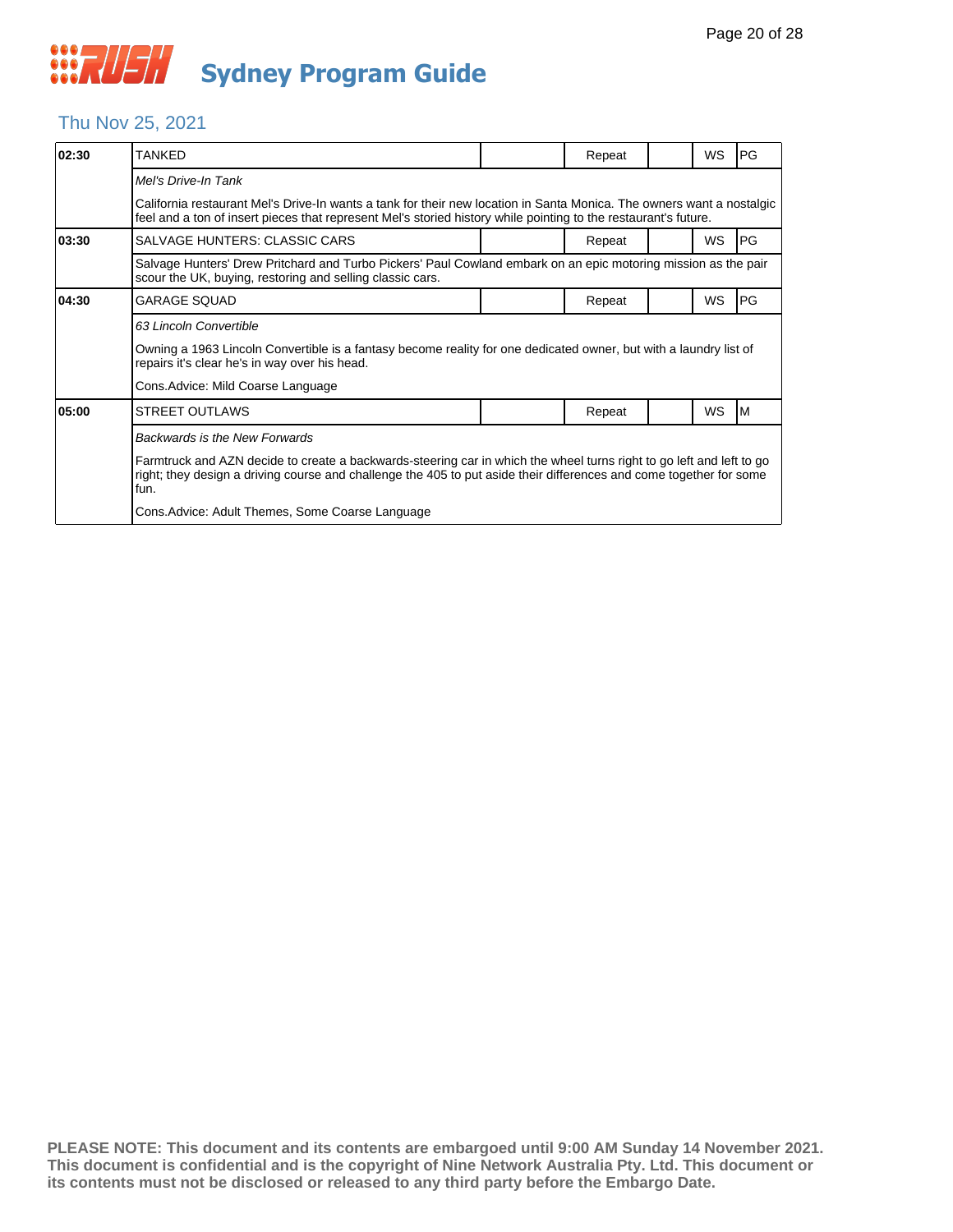## **WALEH Sydney Program Guide**

#### Fri Nov 26, 2021

| 06:00 | GARAGE SQUAD                                                                                                                                                                                                                                                                                 |  | Repeat |  | <b>WS</b> | PG |  |  |  |
|-------|----------------------------------------------------------------------------------------------------------------------------------------------------------------------------------------------------------------------------------------------------------------------------------------------|--|--------|--|-----------|----|--|--|--|
|       | Cutlass Comeback                                                                                                                                                                                                                                                                             |  |        |  |           |    |  |  |  |
|       | The Squad does its best to help a father and son with a black 1972 Oldsmobile Cutlass convertible.                                                                                                                                                                                           |  |        |  |           |    |  |  |  |
|       | Cons.Advice: Mild Coarse Language                                                                                                                                                                                                                                                            |  |        |  |           |    |  |  |  |
| 07:00 | OVERHAULIN'                                                                                                                                                                                                                                                                                  |  | Repeat |  | <b>WS</b> | PG |  |  |  |
|       | Illegal Fowl                                                                                                                                                                                                                                                                                 |  |        |  |           |    |  |  |  |
|       | Chris Jacobs and the Overhaulin' team 'steal' a 1965 Ford Thunderbird from a deputy sheriff in order to give it the<br>ultimate makeover.                                                                                                                                                    |  |        |  |           |    |  |  |  |
|       | Cons.Advice: Themes, Mild Coarse Language                                                                                                                                                                                                                                                    |  |        |  |           |    |  |  |  |
| 08:00 | WHEELER DEALERS                                                                                                                                                                                                                                                                              |  | Repeat |  | WS        | PG |  |  |  |
|       | Mike scours the internet and local trade rags for bargain-priced modern classic cars needing attention. Edd China<br>applies the elbow grease to bring the cars up to a nearly new condition, allowing Mike to "sell them on" for a profit.                                                  |  |        |  |           |    |  |  |  |
| 09:00 | TANKED                                                                                                                                                                                                                                                                                       |  | Repeat |  | <b>WS</b> | PG |  |  |  |
|       | Howie Mandel's Surprise Tank                                                                                                                                                                                                                                                                 |  |        |  |           |    |  |  |  |
|       | Howie Mandel wants a tank for his production office, but he can't decide on what kind he's looking for, so Brett and<br>Wayde are on their own with the design.                                                                                                                              |  |        |  |           |    |  |  |  |
| 10:00 | RESTO MY RIDE AUSTRALIA                                                                                                                                                                                                                                                                      |  | Repeat |  | <b>WS</b> | G  |  |  |  |
|       | Grandma's Resto                                                                                                                                                                                                                                                                              |  |        |  |           |    |  |  |  |
|       | Pete loved to drive his beloved XW to his grandmothers and drive the country roads with her sharing with her his<br>dreams of one day having the car restored. When she passed away, she left Pete two important things. A bundle of<br>cash and strict instructions to get the XW restored. |  |        |  |           |    |  |  |  |
| 11:00 | SALVAGE HUNTERS: CLASSIC CARS                                                                                                                                                                                                                                                                |  | Repeat |  | WS        | PG |  |  |  |
|       | Salvage Hunters' Drew Pritchard and Turbo Pickers' Paul Cowland embark on an epic motoring mission as the pair<br>scour the UK, buying, restoring and selling classic cars.                                                                                                                  |  |        |  |           |    |  |  |  |
| 12:00 | <b>STREET OUTLAWS</b>                                                                                                                                                                                                                                                                        |  | Repeat |  | WS        | M  |  |  |  |
|       | Backwards is the New Forwards                                                                                                                                                                                                                                                                |  |        |  |           |    |  |  |  |
|       | Farmtruck and AZN decide to create a backwards-steering car in which the wheel turns right to go left and left to go<br>right; they design a driving course and challenge the 405 to put aside their differences and come together for some<br>fun.                                          |  |        |  |           |    |  |  |  |
|       | Cons.Advice: Adult Themes, Some Coarse Language                                                                                                                                                                                                                                              |  |        |  |           |    |  |  |  |
| 13:00 | <b>ABALONE WARS</b>                                                                                                                                                                                                                                                                          |  | Repeat |  | <b>WS</b> | PG |  |  |  |
|       | Take a look at the underwater escapades of valiant divers who risk their lives and plunge into the shark-dwelling<br>regions of the Southern Ocean, for precious abalone.                                                                                                                    |  |        |  |           |    |  |  |  |
|       | Cons.Advice: Themes, Mild Coarse Language                                                                                                                                                                                                                                                    |  |        |  |           |    |  |  |  |
| 14:00 | WHEELER DEALERS                                                                                                                                                                                                                                                                              |  | Repeat |  | <b>WS</b> | PG |  |  |  |
|       | Mike scours the internet and local trade rags for bargain-priced modern classic cars needing attention. Edd China<br>applies the elbow grease to bring the cars up to a nearly new condition, allowing Mike to "sell them on" for a profit.                                                  |  |        |  |           |    |  |  |  |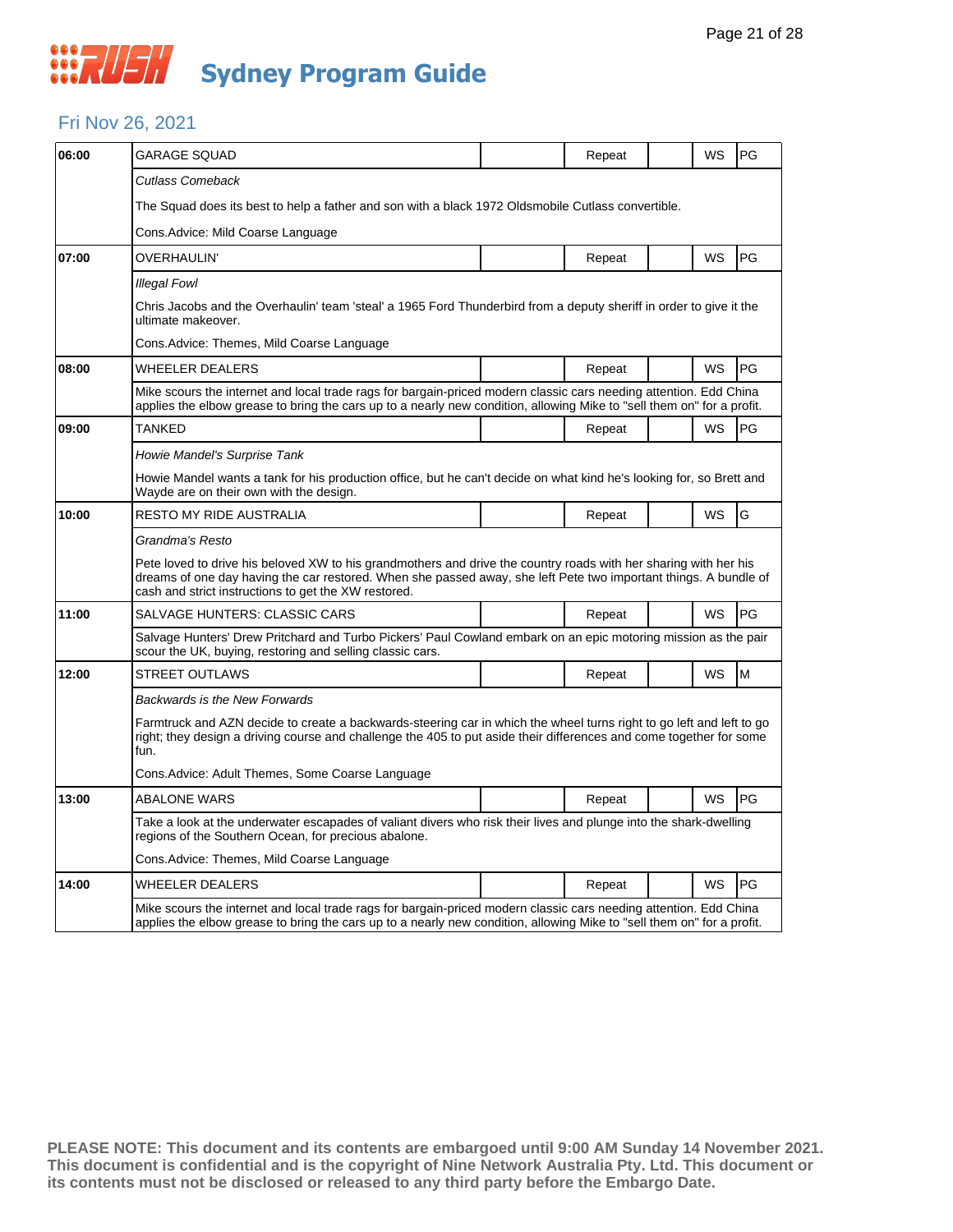#### Fri Nov 26, 2021

| 15:00 | <b>OVERHAULIN'</b>                                                                                                                                                          |                                                                                                                     | Repeat |  | WS | PG         |  |  |  |  |
|-------|-----------------------------------------------------------------------------------------------------------------------------------------------------------------------------|---------------------------------------------------------------------------------------------------------------------|--------|--|----|------------|--|--|--|--|
|       | <b>Illegal Fowl</b>                                                                                                                                                         |                                                                                                                     |        |  |    |            |  |  |  |  |
|       | ultimate makeover.                                                                                                                                                          | Chris Jacobs and the Overhaulin' team 'steal' a 1965 Ford Thunderbird from a deputy sheriff in order to give it the |        |  |    |            |  |  |  |  |
|       | Cons. Advice: Themes, Mild Coarse Language                                                                                                                                  |                                                                                                                     |        |  |    |            |  |  |  |  |
| 16:00 | <b>GARAGE SQUAD</b>                                                                                                                                                         |                                                                                                                     | Repeat |  | WS | PG         |  |  |  |  |
|       | 65 Impala                                                                                                                                                                   |                                                                                                                     |        |  |    |            |  |  |  |  |
|       | The new owner of a 1965 Chevy Impala had big plans to restore it to its former glory, but when time and money<br>grew short the plans, and the car, were mothballed.        |                                                                                                                     |        |  |    |            |  |  |  |  |
|       | Cons. Advice: Mild Coarse Language                                                                                                                                          |                                                                                                                     |        |  |    |            |  |  |  |  |
| 16:30 | SALVAGE HUNTERS: CLASSIC CARS                                                                                                                                               |                                                                                                                     | Repeat |  | WS | PG         |  |  |  |  |
|       | Salvage Hunters' Drew Pritchard and Turbo Pickers' Paul Cowland embark on an epic motoring mission as the pair<br>scour the UK, buying, restoring and selling classic cars. |                                                                                                                     |        |  |    |            |  |  |  |  |
| 17:30 | TANKED                                                                                                                                                                      |                                                                                                                     | Repeat |  | WS | <b>IPG</b> |  |  |  |  |
|       | Howie Mandel's Surprise Tank                                                                                                                                                |                                                                                                                     |        |  |    |            |  |  |  |  |
|       | Howie Mandel wants a tank for his production office, but he can't decide on what kind he's looking for, so Brett and<br>Wayde are on their own with the design.             |                                                                                                                     |        |  |    |            |  |  |  |  |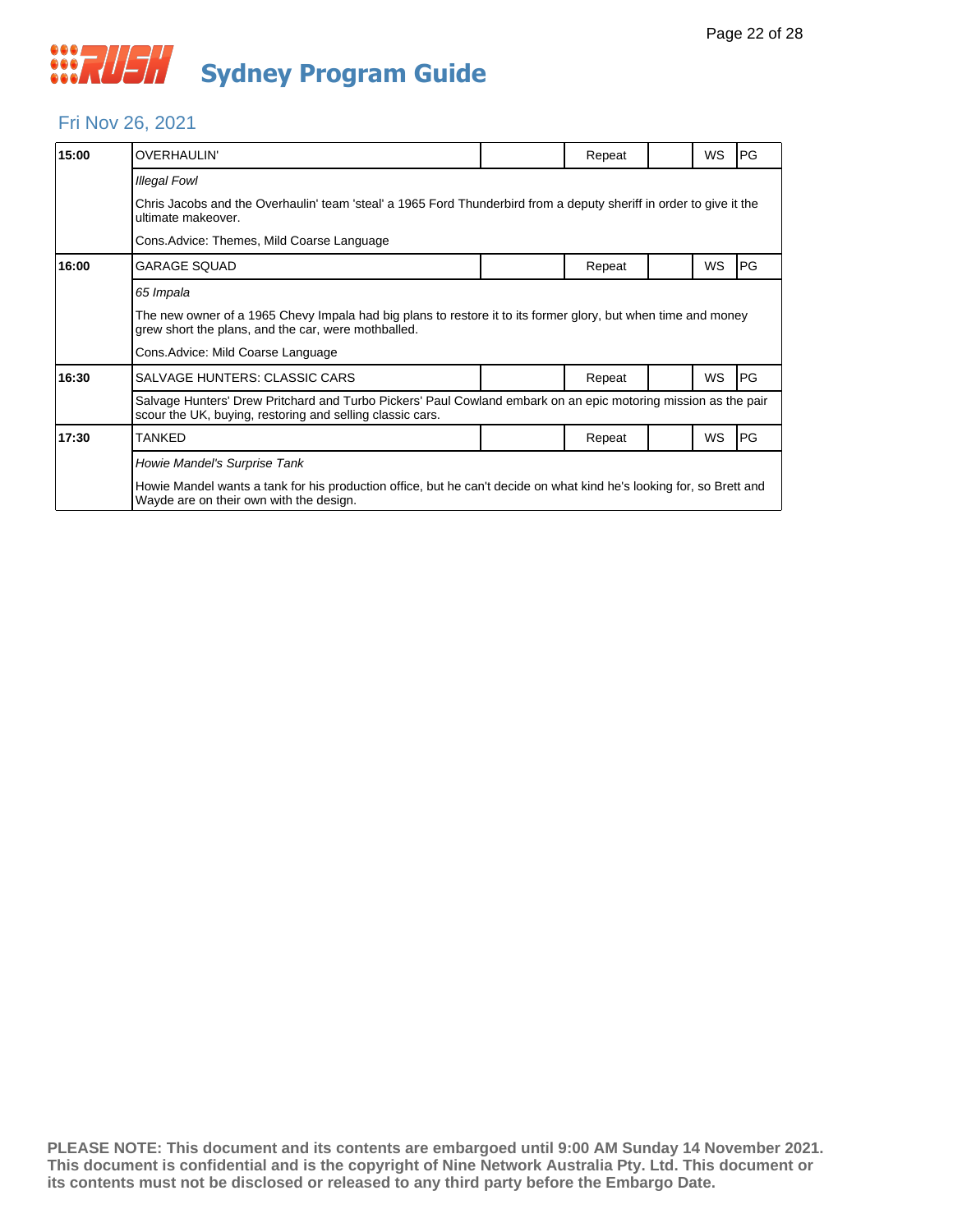### Fri Nov 26, 2021

| 18:30 | <b>WHEELER DEALERS</b>                                                                                                                                                                                                                                       |  | Repeat |  | WS | PG        |  |  |  |
|-------|--------------------------------------------------------------------------------------------------------------------------------------------------------------------------------------------------------------------------------------------------------------|--|--------|--|----|-----------|--|--|--|
|       | Mike scours the internet and local trade rags for bargain-priced modern classic cars needing attention. Edd China<br>applies the elbow grease to bring the cars up to a nearly new condition, allowing Mike to "sell them on" for a profit.                  |  |        |  |    |           |  |  |  |
| 19:30 | UNEXPLAINED AND UNEXPLORED                                                                                                                                                                                                                                   |  |        |  | WS | PG        |  |  |  |
|       | Killing Meriwether Lewis                                                                                                                                                                                                                                     |  |        |  |    |           |  |  |  |
|       | Meriwether Lewis was the man who teamed with William Clark to map the lands west of the Mississippi, but he died<br>in mysterious circumstances; experts reveal a vast conspiracy that could prove that one of America's greatest<br>explorers was murdered. |  |        |  |    |           |  |  |  |
|       | Cons. Advice: References to Violence                                                                                                                                                                                                                         |  |        |  |    |           |  |  |  |
| 20:30 | <b>EXPEDITION UNKNOWN</b>                                                                                                                                                                                                                                    |  |        |  | WS | PG        |  |  |  |
|       | Chasing the Fortune of Sir Francis Drake                                                                                                                                                                                                                     |  |        |  |    |           |  |  |  |
|       | Josh searches land and sea for the lost fortune of legendary pirate Sir Francis Drake. Joining treasure hunters and<br>maritime archaeologists, Josh hunts for a lost cache of Spanish gold and the remains of Drake himself.                                |  |        |  |    |           |  |  |  |
| 21:30 | TRUTH BEHIND THE MOON LANDING                                                                                                                                                                                                                                |  |        |  | WS | M         |  |  |  |
|       | CIA'S Secret Space War                                                                                                                                                                                                                                       |  |        |  |    |           |  |  |  |
|       | The 1969 moon landing is the subject of numerous conspiracy theories asking whether it really happened. Could it<br>have been faked for propaganda purposes?                                                                                                 |  |        |  |    |           |  |  |  |
|       | Cons.Advice: Themes                                                                                                                                                                                                                                          |  |        |  |    |           |  |  |  |
| 22:30 | <b>ALIEN ENCOUNTERS</b>                                                                                                                                                                                                                                      |  |        |  | WS | M         |  |  |  |
|       | The Entanglement                                                                                                                                                                                                                                             |  |        |  |    |           |  |  |  |
|       | A quantum supercomputer is built, based on alleged alien instructions, that would allow human children with alien<br>DNA to connect to it using only their thoughts.                                                                                         |  |        |  |    |           |  |  |  |
| 23:30 | ICE COLD GOLD                                                                                                                                                                                                                                                |  | Repeat |  | WS | M         |  |  |  |
|       | <b>Frozen with Fear</b>                                                                                                                                                                                                                                      |  |        |  |    |           |  |  |  |
|       | Time is running short in Saqqaq and Eric pushes the team to explore every corner of the mountains surrounding<br>their basecamp for gold treasure. After Jesse and Gator refuse, Americo, follows Eric up a deadly 1200 ft slope to<br>sample for gold.      |  |        |  |    |           |  |  |  |
|       | Cons.Advice: Some Coarse Language                                                                                                                                                                                                                            |  |        |  |    |           |  |  |  |
| 00:30 | UNEXPLAINED AND UNEXPLORED                                                                                                                                                                                                                                   |  | Repeat |  | WS | PG        |  |  |  |
|       | <b>Killing Meriwether Lewis</b>                                                                                                                                                                                                                              |  |        |  |    |           |  |  |  |
|       | Meriwether Lewis was the man who teamed with William Clark to map the lands west of the Mississippi, but he died<br>in mysterious circumstances; experts reveal a vast conspiracy that could prove that one of America's greatest<br>explorers was murdered. |  |        |  |    |           |  |  |  |
|       | Cons. Advice: References to Violence                                                                                                                                                                                                                         |  |        |  |    |           |  |  |  |
| 01:30 | <b>EXPEDITION UNKNOWN</b>                                                                                                                                                                                                                                    |  | Repeat |  | WS | <b>PG</b> |  |  |  |
|       | Chasing the Fortune of Sir Francis Drake                                                                                                                                                                                                                     |  |        |  |    |           |  |  |  |
|       | Josh searches land and sea for the lost fortune of legendary pirate Sir Francis Drake. Joining treasure hunters and<br>maritime archaeologists, Josh hunts for a lost cache of Spanish gold and the remains of Drake himself.                                |  |        |  |    |           |  |  |  |
| 02:30 | TRUTH BEHIND THE MOON LANDING                                                                                                                                                                                                                                |  | Repeat |  | WS | M         |  |  |  |
|       | CIA'S Secret Space War                                                                                                                                                                                                                                       |  |        |  |    |           |  |  |  |
|       | The 1969 moon landing is the subject of numerous conspiracy theories asking whether it really happened. Could it<br>have been faked for propaganda purposes?                                                                                                 |  |        |  |    |           |  |  |  |
|       | Cons.Advice: Themes                                                                                                                                                                                                                                          |  |        |  |    |           |  |  |  |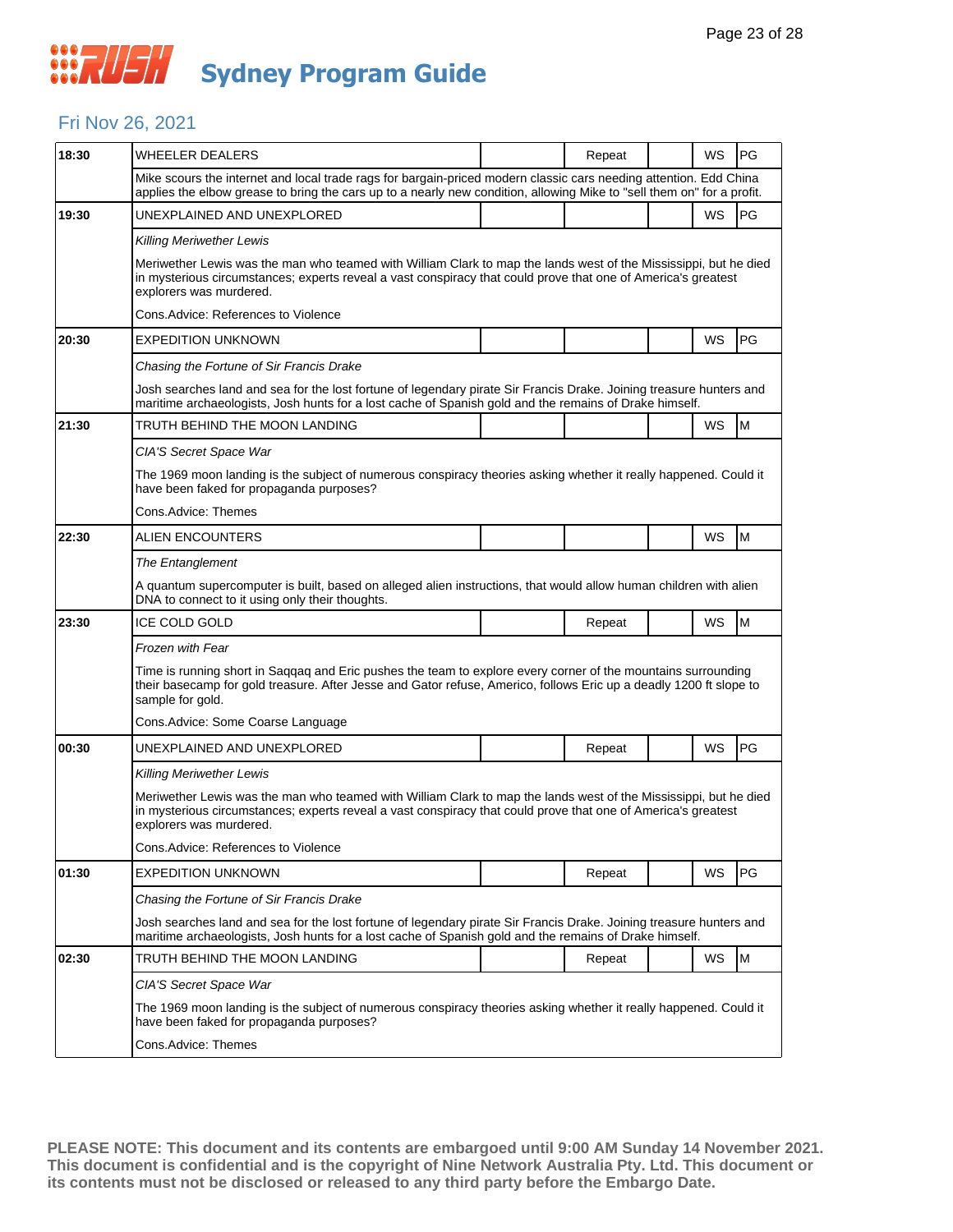

#### Fri Nov 26, 2021

| 03:30 | <b>RESTO MY RIDE AUSTRALIA</b>                                                                                                                                                                                                                                                                                                          |  | Repeat |  | WS | G         |  |  |  |
|-------|-----------------------------------------------------------------------------------------------------------------------------------------------------------------------------------------------------------------------------------------------------------------------------------------------------------------------------------------|--|--------|--|----|-----------|--|--|--|
|       | Grandma's Resto                                                                                                                                                                                                                                                                                                                         |  |        |  |    |           |  |  |  |
|       | Pete loved to drive his beloved XW to his grandmothers and drive the country roads with her sharing with her his<br>dreams of one day having the car restored. When she passed away, she left Pete two important things. A bundle of<br>cash and strict instructions to get the XW restored.                                            |  |        |  |    |           |  |  |  |
| 04:30 | <b>GARAGE SQUAD</b>                                                                                                                                                                                                                                                                                                                     |  | Repeat |  | WS | <b>PG</b> |  |  |  |
|       | 65 Impala<br>The new owner of a 1965 Chevy Impala had big plans to restore it to its former glory, but when time and money<br>grew short the plans, and the car, were mothballed.<br>Cons. Advice: Mild Coarse Language                                                                                                                 |  |        |  |    |           |  |  |  |
| 05:00 | UNEXPLAINED AND UNEXPLORED                                                                                                                                                                                                                                                                                                              |  | Repeat |  | WS | PG        |  |  |  |
|       | <b>Killing Meriwether Lewis</b><br>Meriwether Lewis was the man who teamed with William Clark to map the lands west of the Mississippi, but he died<br>in mysterious circumstances; experts reveal a vast conspiracy that could prove that one of America's greatest<br>explorers was murdered.<br>Cons. Advice: References to Violence |  |        |  |    |           |  |  |  |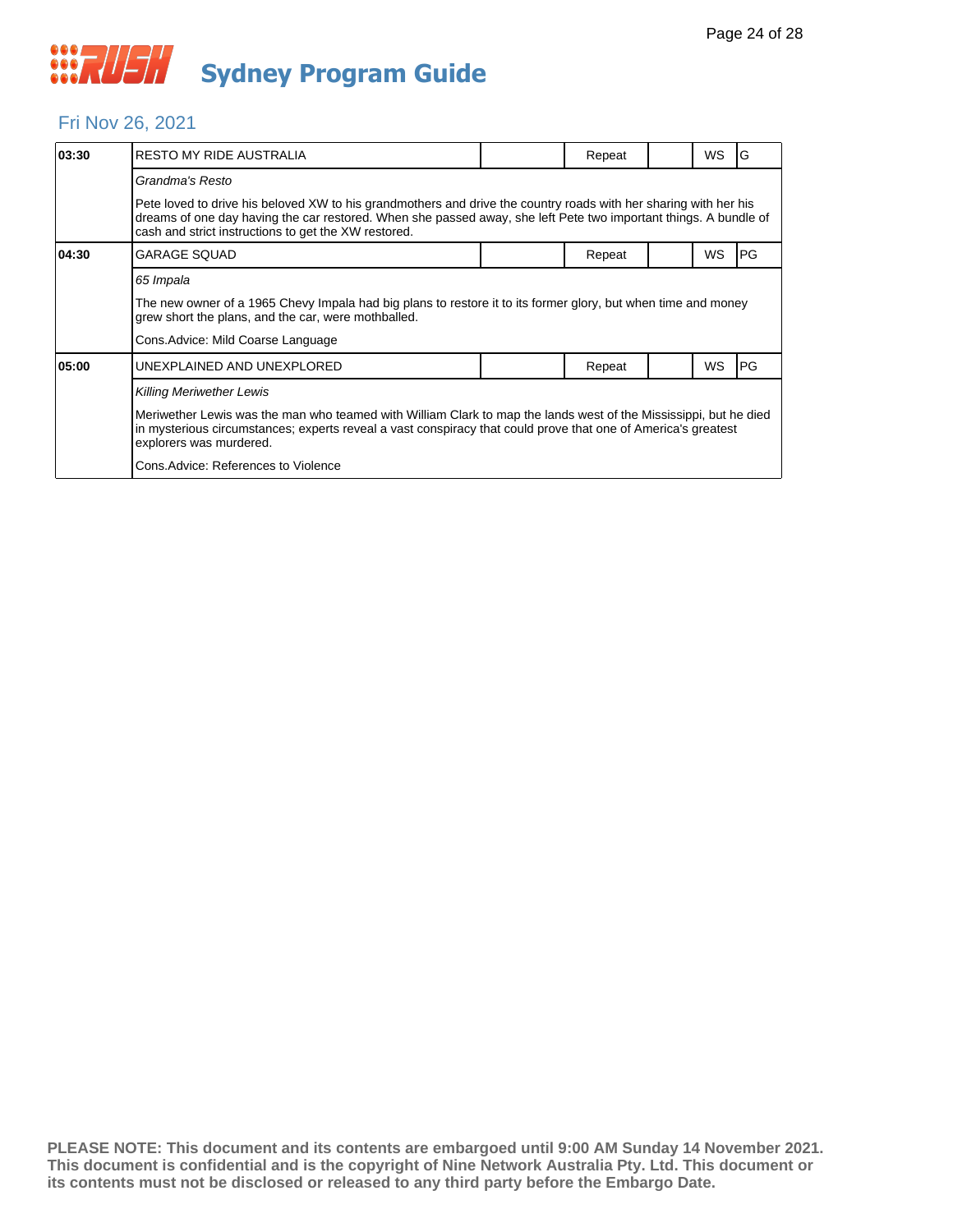#### Sat Nov 27, 2021

| 06:00 | SALVAGE HUNTERS                                                                                                                                                                                                                                              |  | Repeat |  | WS        | G  |  |  |
|-------|--------------------------------------------------------------------------------------------------------------------------------------------------------------------------------------------------------------------------------------------------------------|--|--------|--|-----------|----|--|--|
|       | Meet modern-day treasure hunter Drew Pritchard. With demanding customers, high turnover, and one of the biggest<br>salvage yards in the UK, Drew is constantly on the road in search of derelict gems and for forgotten remnants.                            |  |        |  |           |    |  |  |
| 07:00 | OVERHAULIN'                                                                                                                                                                                                                                                  |  | Repeat |  | WS        | PG |  |  |
|       | One Ugly Horse                                                                                                                                                                                                                                               |  |        |  |           |    |  |  |
|       | An accident survivor's dream of owning a Mustang comes true.                                                                                                                                                                                                 |  |        |  |           |    |  |  |
|       | Cons.Advice: Themes, Mild Coarse Language                                                                                                                                                                                                                    |  |        |  |           |    |  |  |
| 08:00 | WHEELER DEALERS                                                                                                                                                                                                                                              |  | Repeat |  | WS        | PG |  |  |
|       | Mike scours the internet and local trade rags for bargain-priced modern classic cars needing attention. Edd China<br>applies the elbow grease to bring the cars up to a nearly new condition, allowing Mike to "sell them on" for a profit.                  |  |        |  |           |    |  |  |
| 09:00 | TANKED                                                                                                                                                                                                                                                       |  | Repeat |  | WS        | PG |  |  |
|       | Gangster Tank                                                                                                                                                                                                                                                |  |        |  |           |    |  |  |
|       | The Mob Museum makes Wayde and Brett an offer they can't refuse! They want a tank with replica sunken<br>rumrunner for their prohibition exhibit and speakeasy in downtown Las Vegas.                                                                        |  |        |  |           |    |  |  |
| 10:00 | <b>GARAGE SQUAD</b>                                                                                                                                                                                                                                          |  | Repeat |  | WS        | PG |  |  |
|       | Cutlass Comeback                                                                                                                                                                                                                                             |  |        |  |           |    |  |  |
|       | The Squad does its best to help a father and son with a black 1972 Oldsmobile Cutlass convertible.                                                                                                                                                           |  |        |  |           |    |  |  |
|       | Cons.Advice: Mild Coarse Language                                                                                                                                                                                                                            |  |        |  |           |    |  |  |
| 11:00 | SALVAGE HUNTERS                                                                                                                                                                                                                                              |  | Repeat |  | <b>WS</b> | G  |  |  |
|       | Meet modern-day treasure hunter Drew Pritchard. With demanding customers, high turnover, and one of the biggest<br>salvage yards in the UK, Drew is constantly on the road in search of derelict gems and for forgotten remnants.                            |  |        |  |           |    |  |  |
| 12:00 | GARAGE SQUAD                                                                                                                                                                                                                                                 |  | Repeat |  | WS        | PG |  |  |
|       | 56 Chevy Gasser                                                                                                                                                                                                                                              |  |        |  |           |    |  |  |
|       | The Garage Squad look back to the golden age of drag racing with a 1956 Chevy Gasser. A custom frame is ready<br>install but family problems have derailed the project.                                                                                      |  |        |  |           |    |  |  |
|       | Cons.Advice: Mild Coarse Language                                                                                                                                                                                                                            |  |        |  |           |    |  |  |
| 12:30 | TREASURE QUEST SNAKE ISLAND                                                                                                                                                                                                                                  |  | Repeat |  | WS        | PG |  |  |
|       | <b>Brush With Death</b>                                                                                                                                                                                                                                      |  |        |  |           |    |  |  |
|       | A deadly caiman sets sights on Mehgan; a potentially crippling accident leads to an astounding find, a coded<br>message from the past that could bring the team one step closer to the Incan Gold.                                                           |  |        |  |           |    |  |  |
|       | Cons. Advice: Mild Coarse Language, Scary Scenes                                                                                                                                                                                                             |  |        |  |           |    |  |  |
| 13:30 | UNEXPLAINED AND UNEXPLORED                                                                                                                                                                                                                                   |  | Repeat |  | WS        | PG |  |  |
|       | <b>Killing Meriwether Lewis</b>                                                                                                                                                                                                                              |  |        |  |           |    |  |  |
|       | Meriwether Lewis was the man who teamed with William Clark to map the lands west of the Mississippi, but he died<br>in mysterious circumstances; experts reveal a vast conspiracy that could prove that one of America's greatest<br>explorers was murdered. |  |        |  |           |    |  |  |
|       | Cons.Advice: References to Violence                                                                                                                                                                                                                          |  |        |  |           |    |  |  |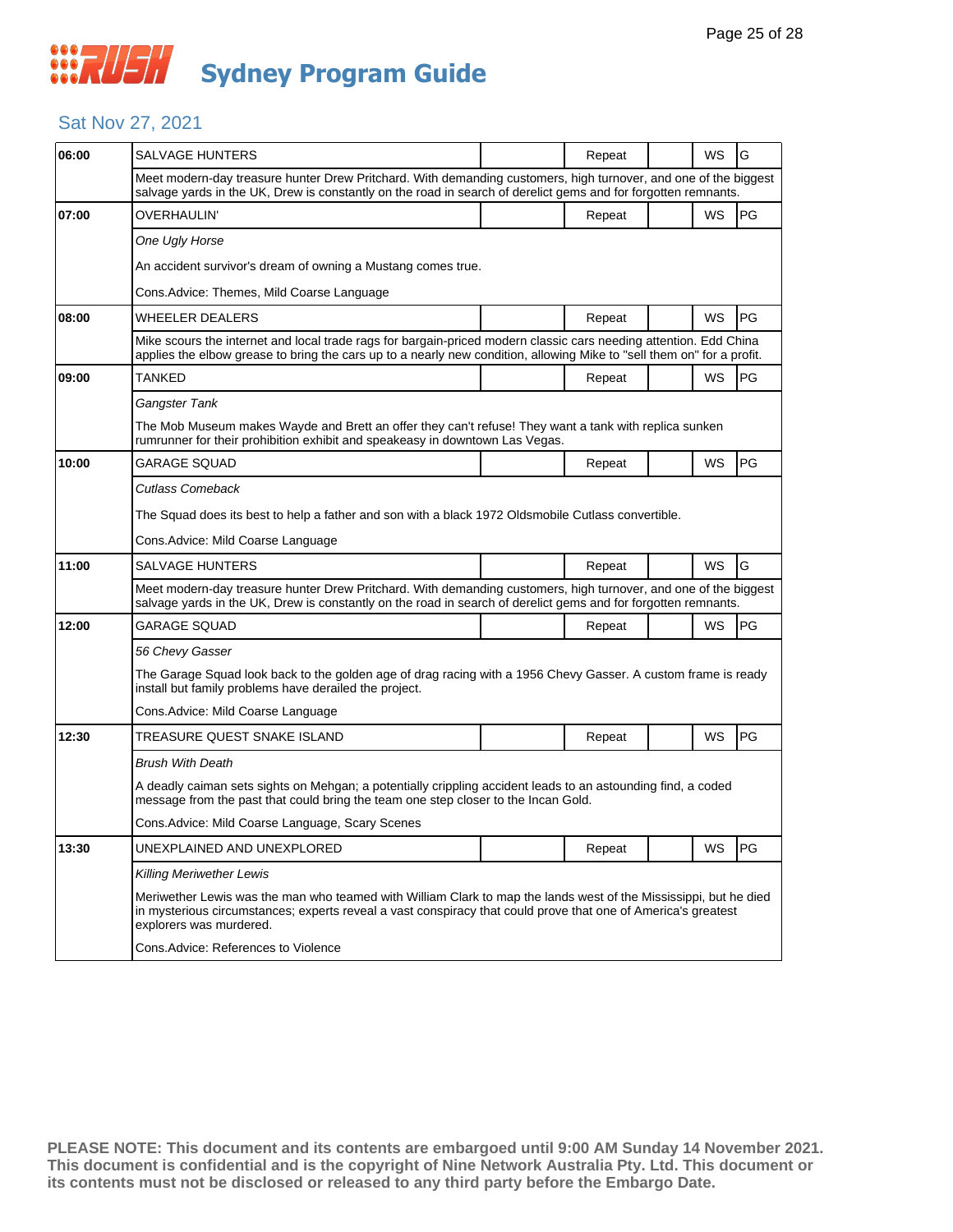#### Sat Nov 27, 2021

| 14:30 | <b>WHEELER DEALERS</b>                                                                                                                                                                                                                      |  | Repeat |  | <b>WS</b> | IPG.       |  |  |
|-------|---------------------------------------------------------------------------------------------------------------------------------------------------------------------------------------------------------------------------------------------|--|--------|--|-----------|------------|--|--|
|       | Mike scours the internet and local trade rags for bargain-priced modern classic cars needing attention. Edd China<br>applies the elbow grease to bring the cars up to a nearly new condition, allowing Mike to "sell them on" for a profit. |  |        |  |           |            |  |  |
| 15:30 | <b>OVERHAULIN'</b>                                                                                                                                                                                                                          |  | Repeat |  | <b>WS</b> | IPG.       |  |  |
|       | One Ugly Horse                                                                                                                                                                                                                              |  |        |  |           |            |  |  |
|       | An accident survivor's dream of owning a Mustang comes true.                                                                                                                                                                                |  |        |  |           |            |  |  |
|       | Cons. Advice: Themes, Mild Coarse Language                                                                                                                                                                                                  |  |        |  |           |            |  |  |
| 16:30 | <b>TANKED</b>                                                                                                                                                                                                                               |  | Repeat |  | WS        | <b>IPG</b> |  |  |
|       | Gangster Tank                                                                                                                                                                                                                               |  |        |  |           |            |  |  |
|       | The Mob Museum makes Wayde and Brett an offer they can't refuse! They want a tank with replica sunken<br>rumrunner for their prohibition exhibit and speakeasy in downtown Las Vegas.                                                       |  |        |  |           |            |  |  |
| 17:30 | <b>IRON RESURRECTION</b>                                                                                                                                                                                                                    |  | Repeat |  | WS        | <b>PG</b>  |  |  |
|       | <b>Silver Stallion</b>                                                                                                                                                                                                                      |  |        |  |           |            |  |  |
|       | A client loves her trucks, particularly the 1950 Chevy, but with a list of customisations the size of Texas, this build is<br>going to seriously test Joe's mechanical genius.                                                              |  |        |  |           |            |  |  |
|       | Cons. Advice: Mild Coarse Language                                                                                                                                                                                                          |  |        |  |           |            |  |  |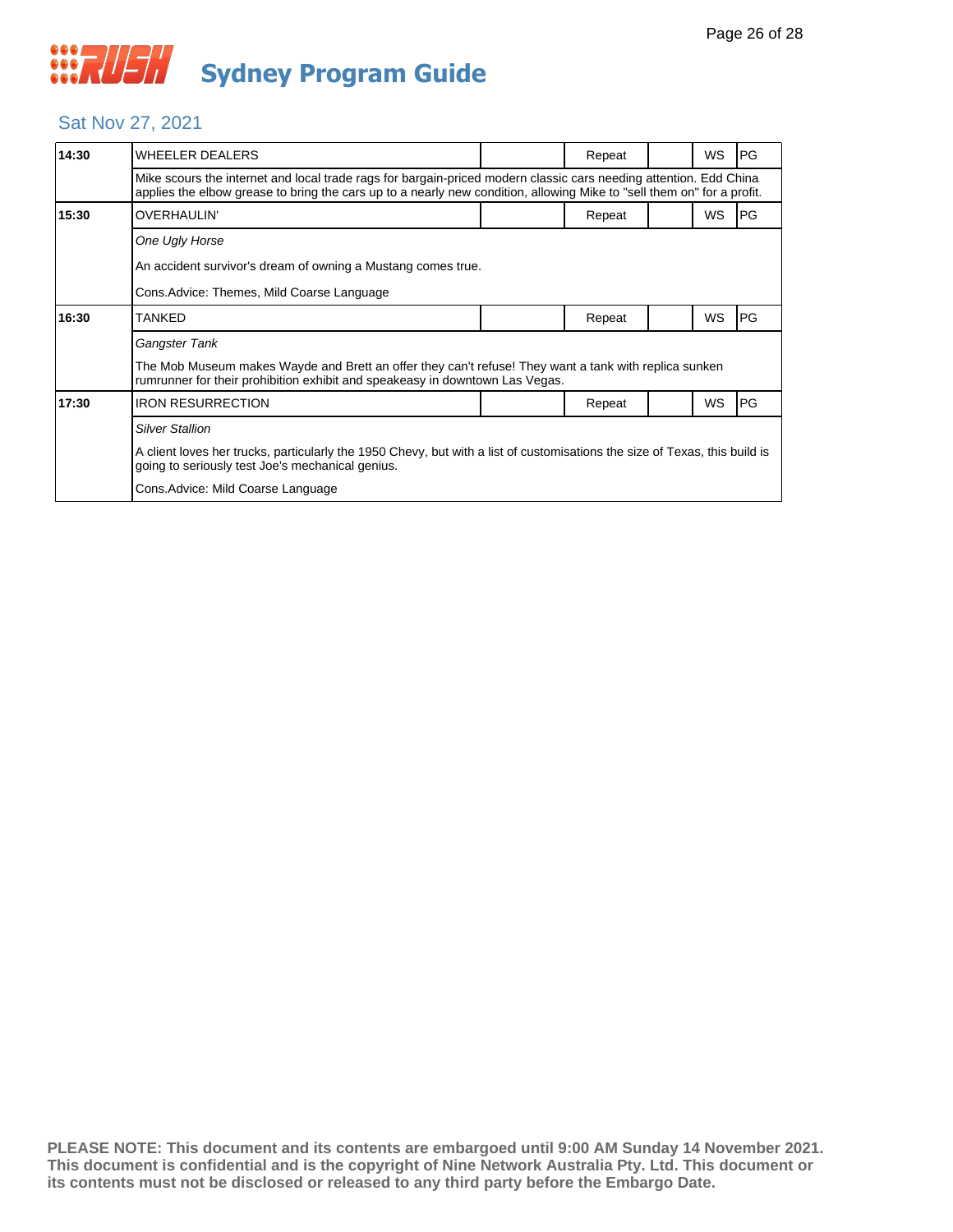## **WAUSH Sydney Program Guide**

#### Sat Nov 27, 2021

| 18:30 | <b>EXPEDITION UNKNOWN</b>                                                                                                                                                                                                                                 |  | Repeat |  | WS        | PG |  |  |
|-------|-----------------------------------------------------------------------------------------------------------------------------------------------------------------------------------------------------------------------------------------------------------|--|--------|--|-----------|----|--|--|
|       | Chasing the Fortune of Sir Francis Drake                                                                                                                                                                                                                  |  |        |  |           |    |  |  |
|       | Josh searches land and sea for the lost fortune of legendary pirate Sir Francis Drake. Joining treasure hunters and<br>maritime archaeologists, Josh hunts for a lost cache of Spanish gold and the remains of Drake himself.                             |  |        |  |           |    |  |  |
| 19:30 | ALASKAN BUSH PEOPLE                                                                                                                                                                                                                                       |  |        |  | WS        | M  |  |  |
|       | King of the Mountain                                                                                                                                                                                                                                      |  |        |  |           |    |  |  |
|       | With winter closing in, the Wolfpack races to build their homes before the ground begins to freeze. Later, a<br>snowstorm threatens progress as they haul Bear's new house--a shipping container--up to the highest peak on the<br>mountain.              |  |        |  |           |    |  |  |
|       | Cons.Advice: Mature Themes, Hunting Violence                                                                                                                                                                                                              |  |        |  |           |    |  |  |
| 20:30 | ALASKA: THE LAST FRONTIER                                                                                                                                                                                                                                 |  |        |  | WS        | M  |  |  |
|       | <b>Bracing for Change</b>                                                                                                                                                                                                                                 |  |        |  |           |    |  |  |
|       | The Kilcher family lives the frontier life in a homestead near Homer, Alaska, and deals with day-to-day challenges<br>without the use of modern amenities.                                                                                                |  |        |  |           |    |  |  |
|       | Cons. Advice: Hunting Violence                                                                                                                                                                                                                            |  |        |  |           |    |  |  |
| 21:30 | GOLD RUSH: DAVE TURIN'S LOST MINE                                                                                                                                                                                                                         |  | Repeat |  | WS        | M  |  |  |
|       | All In                                                                                                                                                                                                                                                    |  |        |  |           |    |  |  |
|       | In the season finale, it's a race against mother nature at the Blue Room Cut to capitalise on a short weather window<br>before winter closes Team Turin out of Montana. Overcoming early mechanical setbacks, the team perseveres to a<br>surprising end. |  |        |  |           |    |  |  |
|       | Cons.Advice: Some Coarse Language                                                                                                                                                                                                                         |  |        |  |           |    |  |  |
| 22:30 | BERING SEA GOLD                                                                                                                                                                                                                                           |  | Repeat |  | <b>WS</b> | M  |  |  |
|       | Hail Mary                                                                                                                                                                                                                                                 |  |        |  |           |    |  |  |
|       | Desperate to find new gold, Shawn pushes himself and his equipment to the limit; at Sledge Island, the deeper<br>water triggers dangerous side effects for Zeke; the Kelly's go upriver for a shot at redemption.                                         |  |        |  |           |    |  |  |
|       | Cons. Advice: Some Coarse Language, Some Violence                                                                                                                                                                                                         |  |        |  |           |    |  |  |
| 23:30 | ALASKAN BUSH PEOPLE                                                                                                                                                                                                                                       |  | Repeat |  | WS        | M  |  |  |
|       | King of the Mountain                                                                                                                                                                                                                                      |  |        |  |           |    |  |  |
|       | With winter closing in, the Wolfpack races to build their homes before the ground begins to freeze. Later, a<br>snowstorm threatens progress as they haul Bear's new house--a shipping container--up to the highest peak on the<br>mountain.              |  |        |  |           |    |  |  |
|       | Cons.Advice: Mature Themes, Hunting Violence                                                                                                                                                                                                              |  |        |  |           |    |  |  |
| 00:30 | ALASKA: THE LAST FRONTIER                                                                                                                                                                                                                                 |  | Repeat |  | <b>WS</b> | M  |  |  |
|       | <b>Bracing for Change</b>                                                                                                                                                                                                                                 |  |        |  |           |    |  |  |
|       | The Kilcher family lives the frontier life in a homestead near Homer, Alaska, and deals with day-to-day challenges<br>without the use of modern amenities.                                                                                                |  |        |  |           |    |  |  |
|       | Cons.Advice: Hunting Violence                                                                                                                                                                                                                             |  |        |  |           |    |  |  |
| 01:30 | TANKED                                                                                                                                                                                                                                                    |  | Repeat |  | WS        | PG |  |  |
|       | Gangster Tank                                                                                                                                                                                                                                             |  |        |  |           |    |  |  |
|       | The Mob Museum makes Wayde and Brett an offer they can't refuse! They want a tank with replica sunken<br>rumrunner for their prohibition exhibit and speakeasy in downtown Las Vegas.                                                                     |  |        |  |           |    |  |  |
|       |                                                                                                                                                                                                                                                           |  |        |  |           |    |  |  |